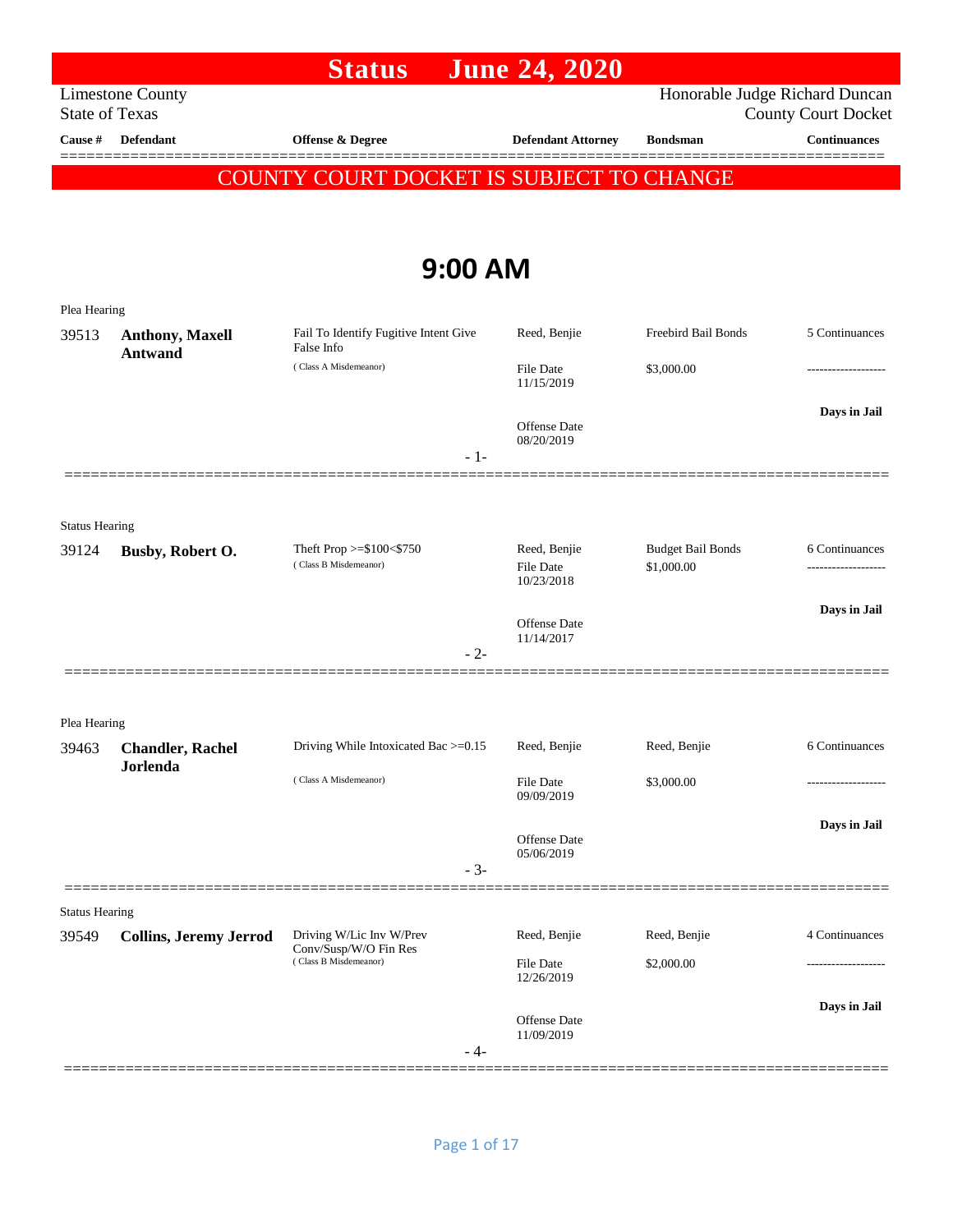|                       |                              | <b>Status</b>                                  | <b>June 24, 2020</b>       |                     |                                                              |
|-----------------------|------------------------------|------------------------------------------------|----------------------------|---------------------|--------------------------------------------------------------|
| <b>State of Texas</b> | <b>Limestone County</b>      |                                                |                            |                     | Honorable Judge Richard Duncan<br><b>County Court Docket</b> |
| Cause #               | <b>Defendant</b>             | Offense & Degree                               | <b>Defendant Attorney</b>  | <b>Bondsman</b>     | <b>Continuances</b>                                          |
|                       |                              | COUNTY COURT DOCKET IS SUBJECT TO CHANGE       |                            |                     |                                                              |
|                       |                              |                                                |                            |                     |                                                              |
|                       |                              |                                                |                            |                     |                                                              |
| Review Hearing        |                              | Driving W/Lic Inv W/Prev                       | Reed, Benjie               | Reed, Benjie        | 7 Continuances                                               |
| 39059                 | Hayes, Jenifer Blann         | Conv/Susp/W/O Fin Res<br>(Class B Misdemeanor) | <b>File Date</b>           | \$3,500.00          | ----------------                                             |
|                       |                              |                                                | 08/21/2018                 |                     |                                                              |
|                       |                              |                                                | <b>Offense Date</b>        |                     | Days in Jail                                                 |
|                       |                              | $-5-$                                          | 07/10/2018                 |                     |                                                              |
|                       |                              |                                                |                            |                     |                                                              |
| <b>Status Hearing</b> |                              |                                                |                            |                     |                                                              |
| 39586                 | Henry, Anastasia             | Resist Arrest Search Or Transport              | Reed, Benjie               | Reed, Benjie        | 3 Continuances                                               |
|                       | <b>Kambrelle</b>             | (Class A Misdemeanor)                          | <b>File Date</b>           | \$3,000.00          |                                                              |
|                       |                              |                                                | 02/04/2020                 |                     |                                                              |
|                       |                              |                                                | Offense Date               |                     | Days in Jail                                                 |
|                       |                              | $-6-$                                          | 12/24/2019                 |                     |                                                              |
|                       |                              |                                                |                            |                     |                                                              |
| <b>Status Hearing</b> |                              |                                                |                            |                     |                                                              |
| 39544                 | <b>Henson Byrd, Brittney</b> | False Report To Police Off/Sp Inv/Law          | Reed, Benjie               | Personal Bond       | 4 Continuances                                               |
|                       | Laray                        | Enf Empl<br>(Class B Misdemeanor)              | <b>File Date</b>           | \$2,000.00          |                                                              |
|                       |                              |                                                | 12/26/2019                 |                     |                                                              |
|                       |                              |                                                | <b>Offense Date</b>        |                     | Days in Jail                                                 |
|                       |                              | $-7-$                                          | 08/15/2019                 |                     |                                                              |
| <b>Status Hearing</b> |                              |                                                |                            |                     |                                                              |
| 39495                 | <b>Mack, Alton Maurice,</b>  | Criminal Mischief >=\$100<\$750                | Benjie Reed                | Freebird Bail Bonds | 6 Continuances                                               |
|                       | Jr.                          | (Class B Misdemeanor)                          | File Date<br>10/31/2019    | \$1,000.00          | .                                                            |
|                       |                              |                                                |                            |                     | Days in Jail                                                 |
|                       |                              |                                                | Offense Date<br>10/05/2019 |                     |                                                              |
|                       |                              | $-8-$                                          |                            |                     |                                                              |
|                       |                              |                                                |                            |                     |                                                              |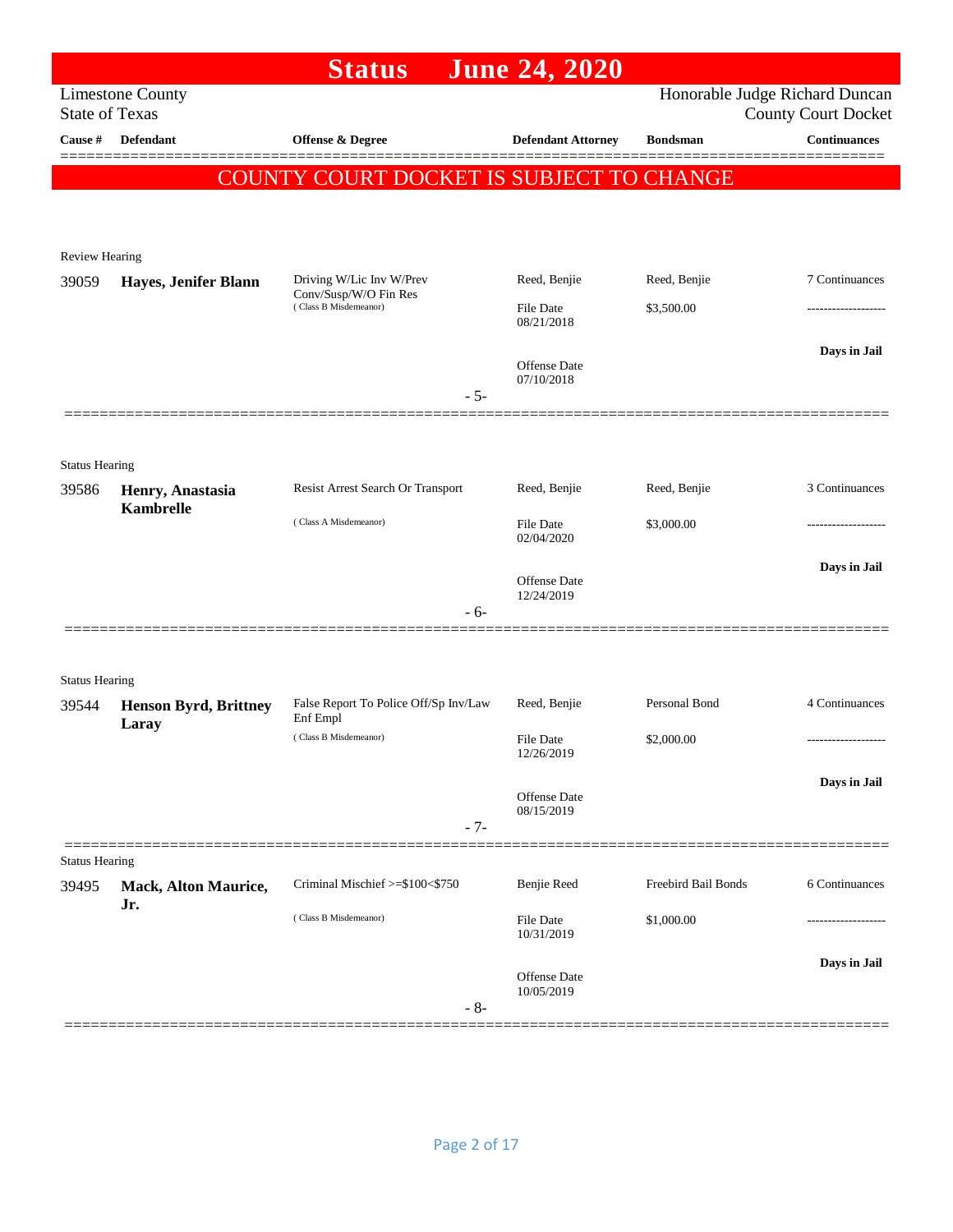|                                |                                    | <b>Status</b>                                     |        | <b>June 24, 2020</b>           |                     |                                                              |
|--------------------------------|------------------------------------|---------------------------------------------------|--------|--------------------------------|---------------------|--------------------------------------------------------------|
| <b>State of Texas</b>          | <b>Limestone County</b>            |                                                   |        |                                |                     | Honorable Judge Richard Duncan<br><b>County Court Docket</b> |
| Cause #                        | <b>Defendant</b>                   | Offense & Degree                                  |        | <b>Defendant Attorney</b>      | <b>Bondsman</b>     | <b>Continuances</b>                                          |
|                                |                                    | COUNTY COURT DOCKET IS SUBJECT TO CHANGE          |        |                                |                     |                                                              |
|                                |                                    |                                                   |        |                                |                     |                                                              |
|                                |                                    |                                                   |        |                                |                     |                                                              |
| <b>Status Hearing</b><br>39496 | <b>Mack, Alton Maurice,</b>        | Harrassment                                       |        | Benjie Reed                    | Freebird Bail Bonds | 6 Continuances                                               |
|                                | Jr.                                |                                                   |        |                                |                     |                                                              |
|                                |                                    | (Class B Misdemeanor)                             |        | <b>File Date</b><br>10/31/2019 | \$1,000.00          |                                                              |
|                                |                                    |                                                   |        |                                |                     | Days in Jail                                                 |
|                                |                                    |                                                   |        | Offense Date<br>10/04/2019     |                     |                                                              |
|                                |                                    |                                                   | $-9-$  |                                |                     |                                                              |
|                                |                                    |                                                   |        |                                |                     |                                                              |
| <b>Status Hearing</b>          |                                    |                                                   |        |                                |                     |                                                              |
| 39520                          | <b>Mack, Alton Maurice,</b><br>Jr. | Criminal Trespass                                 |        | Reed, Benjie                   | Reed, Bobby         | 5 Continuances                                               |
|                                |                                    | (Class B Misdemeanor)                             |        | File Date<br>12/03/2019        | \$2,000.00          | ----------------                                             |
|                                |                                    |                                                   |        |                                |                     | Days in Jail                                                 |
|                                |                                    |                                                   |        | Offense Date<br>11/17/2019     |                     |                                                              |
|                                |                                    |                                                   | $-10-$ |                                |                     |                                                              |
|                                |                                    |                                                   |        |                                |                     |                                                              |
| <b>Status Hearing</b>          |                                    |                                                   |        |                                |                     |                                                              |
| 39487                          | <b>Martin, Angela Linette</b>      | Driving W/Lic Inv W/Prev<br>Conv/Susp/W/O Fin Res |        | Reed, Benjie                   | Reed, Benjie        | 7 Continuances                                               |
|                                |                                    | (Class B Misdemeanor)                             |        | File Date<br>10/04/2019        | \$2,000.00          | -------------------                                          |
|                                |                                    |                                                   |        |                                |                     | Days in Jail                                                 |
|                                |                                    |                                                   |        | Offense Date<br>08/21/2019     |                     |                                                              |
|                                |                                    |                                                   | $-11-$ |                                |                     |                                                              |
|                                |                                    |                                                   |        |                                |                     |                                                              |
| <b>Status Hearing</b>          |                                    |                                                   |        |                                |                     |                                                              |
| 39064                          | Norman, Christopher                | Driving W/Lic Inv W/Prev<br>Conv/Susp/W/O Fin Res |        | Reed, Benjie                   | Reed, Benjie        | 10 Continuances                                              |
|                                | <b>Tobias</b>                      | (Class B Misdemeanor)                             |        | File Date                      | \$1,000.00          |                                                              |
|                                |                                    |                                                   |        | 08/22/2018                     |                     |                                                              |
|                                |                                    |                                                   |        | <b>Offense Date</b>            |                     | Days in Jail                                                 |
|                                |                                    |                                                   | $-12-$ | 07/18/2018                     |                     |                                                              |
|                                |                                    |                                                   |        |                                |                     |                                                              |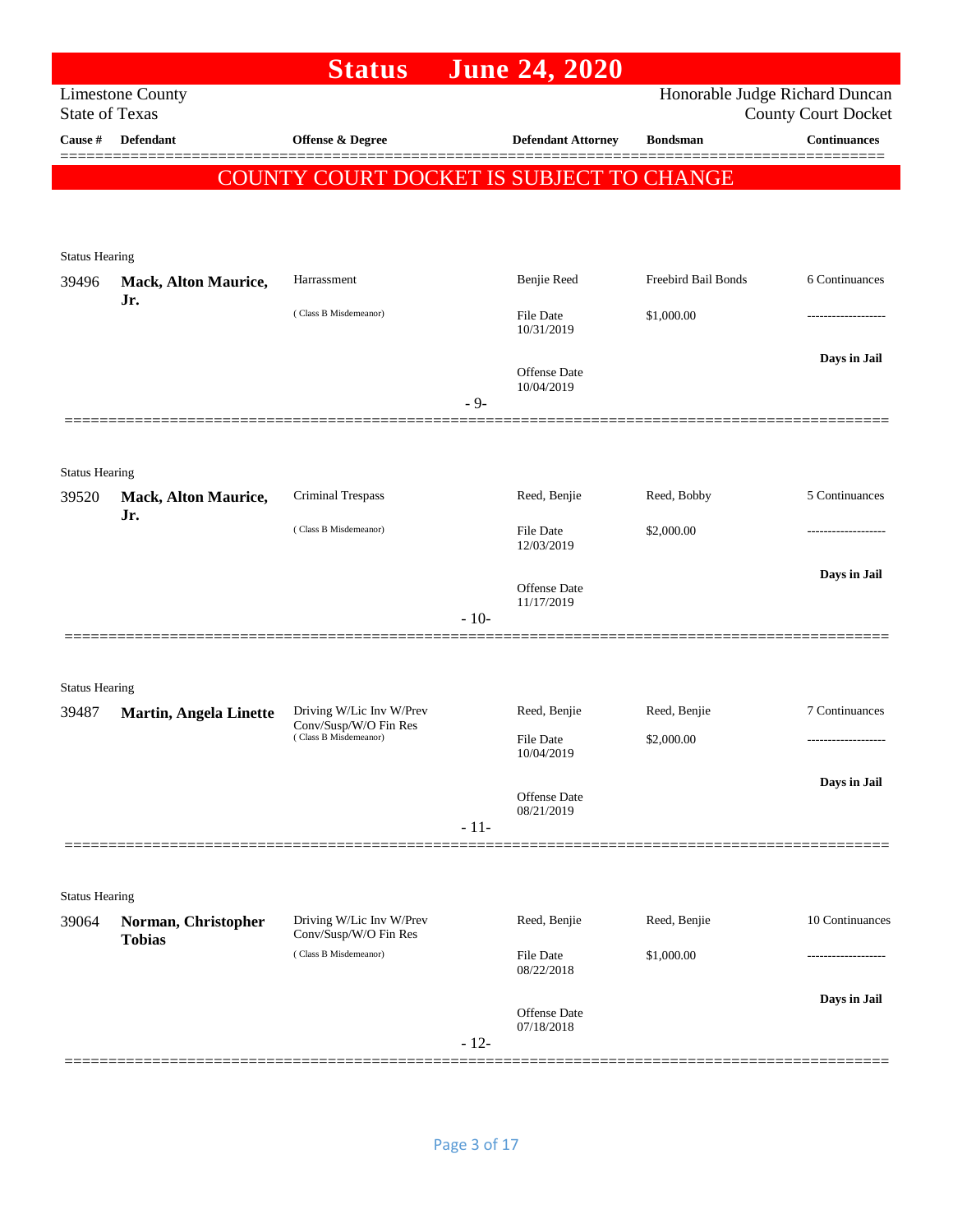|                       |                                          | <b>Status</b>                                      | <b>June 24, 2020</b>                           |                                |                                                   |
|-----------------------|------------------------------------------|----------------------------------------------------|------------------------------------------------|--------------------------------|---------------------------------------------------|
| <b>State of Texas</b> | <b>Limestone County</b>                  |                                                    |                                                | Honorable Judge Richard Duncan |                                                   |
| Cause #               | Defendant                                | Offense & Degree                                   | <b>Defendant Attorney</b>                      | <b>Bondsman</b>                | <b>County Court Docket</b><br><b>Continuances</b> |
|                       |                                          |                                                    |                                                |                                | ======                                            |
|                       |                                          | COUNTY COURT DOCKET IS SUBJECT TO CHANGE           |                                                |                                |                                                   |
|                       |                                          |                                                    |                                                |                                |                                                   |
| Review Hearing        |                                          |                                                    |                                                |                                |                                                   |
| 39314                 | Talamantez, Pablo                        | Driving W/Lic Inv W/Prev<br>Conv/Susp/W/O Fin Res  | Reed, Benjie                                   | Reed, Benjie                   | 10 Continuances                                   |
|                       | Rodriguez                                | (Class B Misdemeanor)                              | <b>File Date</b><br>04/09/2019                 | \$2,000.00                     | .                                                 |
|                       |                                          |                                                    |                                                |                                | Days in Jail                                      |
|                       |                                          |                                                    | <b>Offense Date</b><br>02/04/2019              |                                |                                                   |
|                       |                                          | $-13-$                                             |                                                |                                |                                                   |
|                       |                                          |                                                    |                                                |                                |                                                   |
| <b>Status Hearing</b> |                                          |                                                    |                                                |                                |                                                   |
| 39535                 | West, Jimmie Bernard                     | Assault Cause Bodily Inj.<br>(Class A Misdemeanor) | Reed, Benjie<br><b>File Date</b><br>12/18/2019 | Reed, Benjie<br>\$3,000.00     | 5 Continuances<br>-----------------               |
|                       |                                          |                                                    |                                                |                                | Days in Jail                                      |
|                       |                                          | $-14-$                                             | Offense Date<br>10/23/2019                     |                                |                                                   |
|                       |                                          |                                                    |                                                |                                |                                                   |
|                       |                                          |                                                    |                                                |                                |                                                   |
| Plea Hearing<br>39533 | <b>Boyd, Kimberly Ann</b>                | Driving While Intoxicated Bac >=0.15               | Reed, Stephen M.                               | Personal Bond                  | 5 Continuances                                    |
|                       |                                          | (Class A Misdemeanor)                              | <b>File Date</b><br>12/18/2019                 | \$2,000.00                     | -------------------                               |
|                       |                                          |                                                    |                                                |                                | Days in Jail                                      |
|                       |                                          |                                                    | Offense Date<br>09/21/2019                     |                                |                                                   |
|                       |                                          | $-15-$                                             |                                                |                                |                                                   |
|                       |                                          |                                                    |                                                |                                |                                                   |
| <b>Status Hearing</b> |                                          |                                                    |                                                |                                |                                                   |
| 39567                 | <b>Esquives, Manuel</b><br><b>Dakota</b> | Criminal Mischief >=\$100<\$750                    | Reed, Stephen M.                               | Freebird Bail Bonds            | 4 Continuances                                    |
|                       |                                          | (Class B Misdemeanor)                              | <b>File Date</b><br>01/14/2020                 | \$1,000.00                     |                                                   |
|                       |                                          |                                                    | Offense Date                                   |                                | Days in Jail                                      |
|                       |                                          | $-16-$                                             | 10/25/2019                                     |                                |                                                   |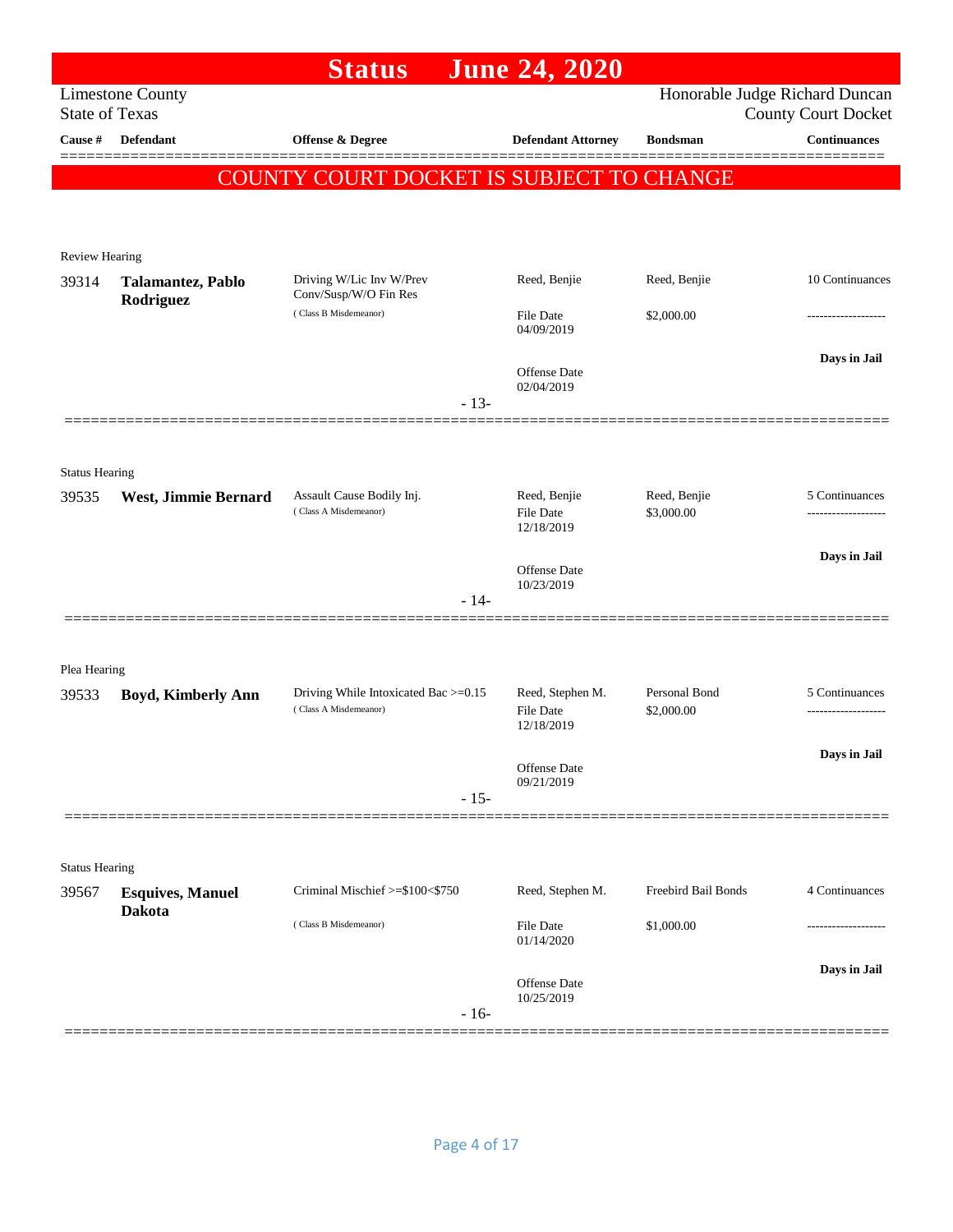|                                |                         | <b>Status</b>                                      | <b>June 24, 2020</b>             |                             |                                                              |
|--------------------------------|-------------------------|----------------------------------------------------|----------------------------------|-----------------------------|--------------------------------------------------------------|
| <b>State of Texas</b>          | <b>Limestone County</b> |                                                    |                                  |                             | Honorable Judge Richard Duncan<br><b>County Court Docket</b> |
| Cause #                        | Defendant               | Offense & Degree                                   | <b>Defendant Attorney</b>        | <b>Bondsman</b>             | <b>Continuances</b>                                          |
|                                |                         | COUNTY COURT DOCKET IS SUBJECT TO CHANGE           |                                  |                             |                                                              |
|                                |                         |                                                    |                                  |                             |                                                              |
|                                |                         |                                                    |                                  |                             |                                                              |
| <b>Status Hearing</b>          |                         |                                                    | Reed, Stephen M.                 | County Bail Bonds           | 4 Continuances                                               |
| 39566                          | Freeman, Gene           | Driving While Intoxicated<br>(Class B Misdemeanor) | <b>File Date</b><br>01/14/2020   | \$2,000.00                  |                                                              |
|                                |                         |                                                    | <b>Offense</b> Date              |                             | Days in Jail                                                 |
|                                |                         | $-17-$                                             | 11/17/2019                       |                             |                                                              |
|                                |                         |                                                    |                                  |                             |                                                              |
|                                |                         |                                                    |                                  |                             |                                                              |
| <b>Status Hearing</b><br>39573 | Jackson, Melissa Sue    | Resist Arrest Search Or Transport                  | Reed, Stephen M.                 | County Bail Bonds           | 4 Continuances                                               |
|                                |                         | (Class A Misdemeanor)                              | <b>File Date</b><br>01/22/2020   | \$750.00                    |                                                              |
|                                |                         |                                                    |                                  |                             | Days in Jail                                                 |
|                                |                         |                                                    | Offense Date<br>12/21/2019       |                             |                                                              |
|                                |                         | $-18-$                                             |                                  |                             |                                                              |
|                                |                         |                                                    |                                  |                             |                                                              |
| <b>Review Hearing</b>          |                         |                                                    |                                  |                             |                                                              |
| 39378                          | Forge, Casey Leon       | Assault Cause Bodily Inj.<br>(Class A Misdemeanor) | Reed, Justin<br><b>File Date</b> | Personal Bond<br>\$2,500.00 | 8 Continuances<br>-------------------                        |
|                                |                         |                                                    | 06/14/2019                       |                             |                                                              |
|                                |                         |                                                    | Offense Date                     |                             | Days in Jail                                                 |
|                                |                         | $-19-$                                             | 02/25/2019                       |                             |                                                              |
|                                |                         |                                                    |                                  |                             |                                                              |
| Plea Hearing                   |                         |                                                    |                                  |                             |                                                              |
| 39514                          | Hall, Lonnie James,     | Driving W/Lic Inv W/Prev                           | Reed, Justin                     | Personal Bond               | 6 Continuances                                               |
|                                | Jr.                     | Conv/Susp/W/O Fin Res<br>(Class B Misdemeanor)     | <b>File Date</b>                 | \$2,000.00                  |                                                              |
|                                |                         |                                                    | 11/15/2019                       |                             |                                                              |
|                                |                         |                                                    | Offense Date                     |                             | Days in Jail                                                 |
|                                |                         | $-20-$                                             | 10/22/2019                       |                             |                                                              |
|                                |                         |                                                    |                                  |                             |                                                              |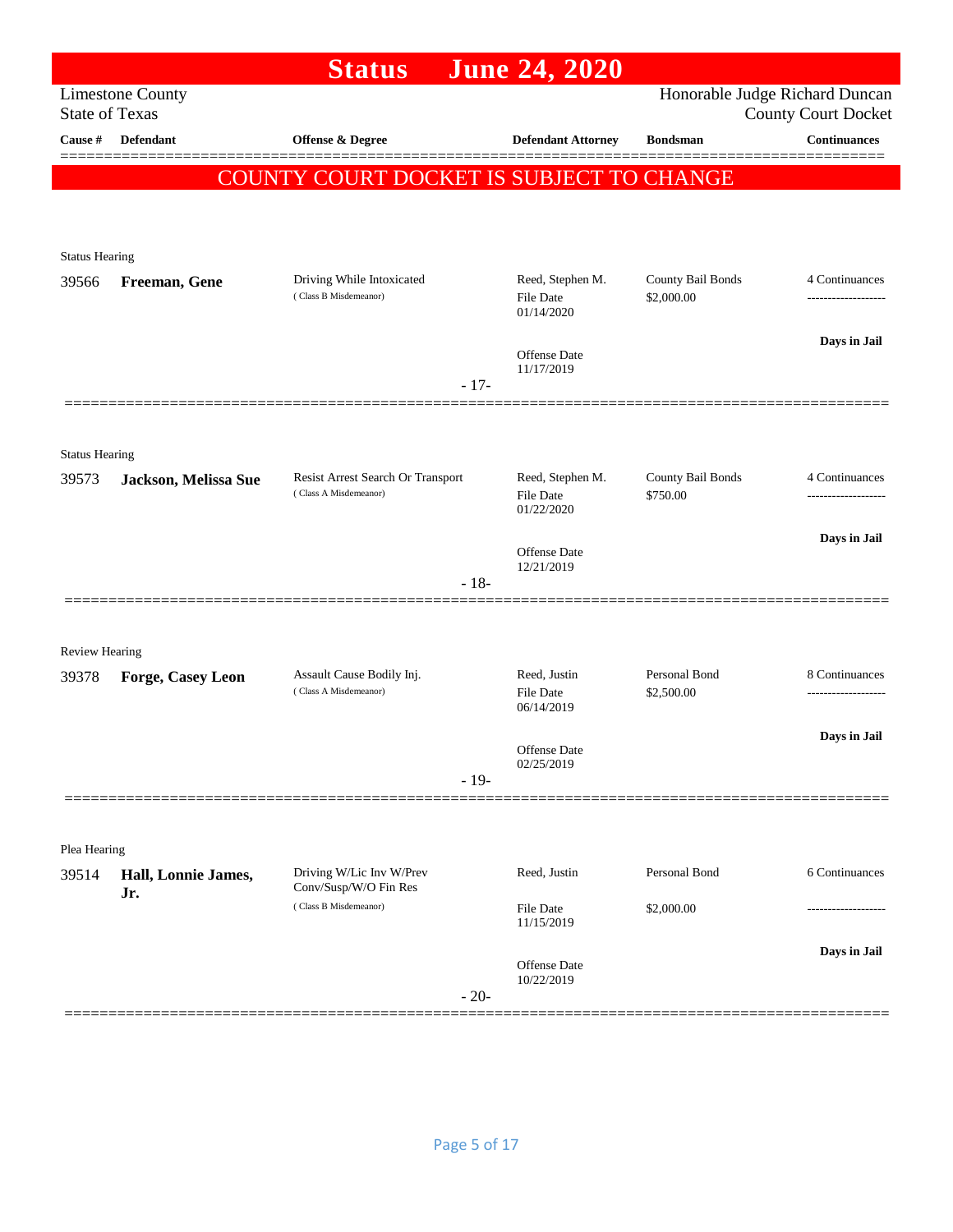|                       |                                  | <b>Status</b>                                 | <b>June 24, 2020</b>                    |                             |                                                              |
|-----------------------|----------------------------------|-----------------------------------------------|-----------------------------------------|-----------------------------|--------------------------------------------------------------|
| <b>State of Texas</b> | <b>Limestone County</b>          |                                               |                                         |                             | Honorable Judge Richard Duncan<br><b>County Court Docket</b> |
| Cause #               | Defendant                        | Offense & Degree                              | <b>Defendant Attorney</b>               | <b>Bondsman</b>             | <b>Continuances</b><br>=======                               |
|                       |                                  | COUNTY COURT DOCKET IS SUBJECT TO CHANGE      |                                         |                             |                                                              |
|                       |                                  |                                               |                                         |                             |                                                              |
|                       |                                  |                                               |                                         |                             |                                                              |
| <b>Status Hearing</b> |                                  |                                               |                                         |                             |                                                              |
| 39498                 | Jennings, Edward<br><b>Dylan</b> | Assault Causes Bodily Injury Family<br>Member | Reed, Justin                            | County Bail Bonds           | 6 Continuances                                               |
|                       |                                  | (Class A Misdemeanor)                         | File Date<br>10/31/2019                 | \$3,000.00                  |                                                              |
|                       |                                  |                                               | Offense Date                            |                             | Days in Jail                                                 |
|                       |                                  | $-21-$                                        | 07/09/2019                              |                             |                                                              |
|                       |                                  |                                               |                                         |                             |                                                              |
| <b>Status Hearing</b> |                                  |                                               |                                         |                             |                                                              |
| 39502                 | <b>Kinney, Kenneth</b>           | Assault Causes Bodily Injury Family           | Reed, Justin                            | Reed, Justin                | 5 Continuances                                               |
|                       | Dewayne, Jr.                     | Member<br>(Class A Misdemeanor)               | <b>File Date</b><br>11/05/2019          | \$15,000.00                 |                                                              |
|                       |                                  |                                               |                                         |                             | <b>5 Days in Jail</b>                                        |
|                       |                                  | $-22-$                                        | <b>Offense</b> Date<br>04/02/2019       |                             |                                                              |
|                       |                                  |                                               |                                         |                             |                                                              |
| <b>Status Hearing</b> |                                  | False Report To Police Off/Sp Inv/Law         | Reed, Justin                            | Freebird Bail Bonds         | 5 Continuances                                               |
| 39503                 | Kinney, Kenneth<br>Dewayne, Jr.  | Enf Empl                                      |                                         |                             |                                                              |
|                       |                                  | (Class B Misdemeanor)                         | File Date<br>11/05/2019                 | \$1,000.00                  |                                                              |
|                       |                                  |                                               | Offense Date                            |                             | <b>5 Days in Jail</b>                                        |
|                       |                                  | $-23-$                                        | 05/17/2019                              |                             |                                                              |
|                       |                                  |                                               |                                         |                             |                                                              |
| <b>Status Hearing</b> |                                  |                                               |                                         |                             |                                                              |
| 38832                 | Lichty, Steven Ray, II           | Poss Marij <2oz<br>(Class B Misdemeanor)      | Reed, Justin<br>File Date<br>02/19/2018 | Personal Bond<br>\$2,000.00 | 11 Continuances                                              |
|                       |                                  |                                               |                                         |                             | Days in Jail                                                 |
|                       |                                  | $-24-$                                        | Offense Date<br>01/27/2018              |                             |                                                              |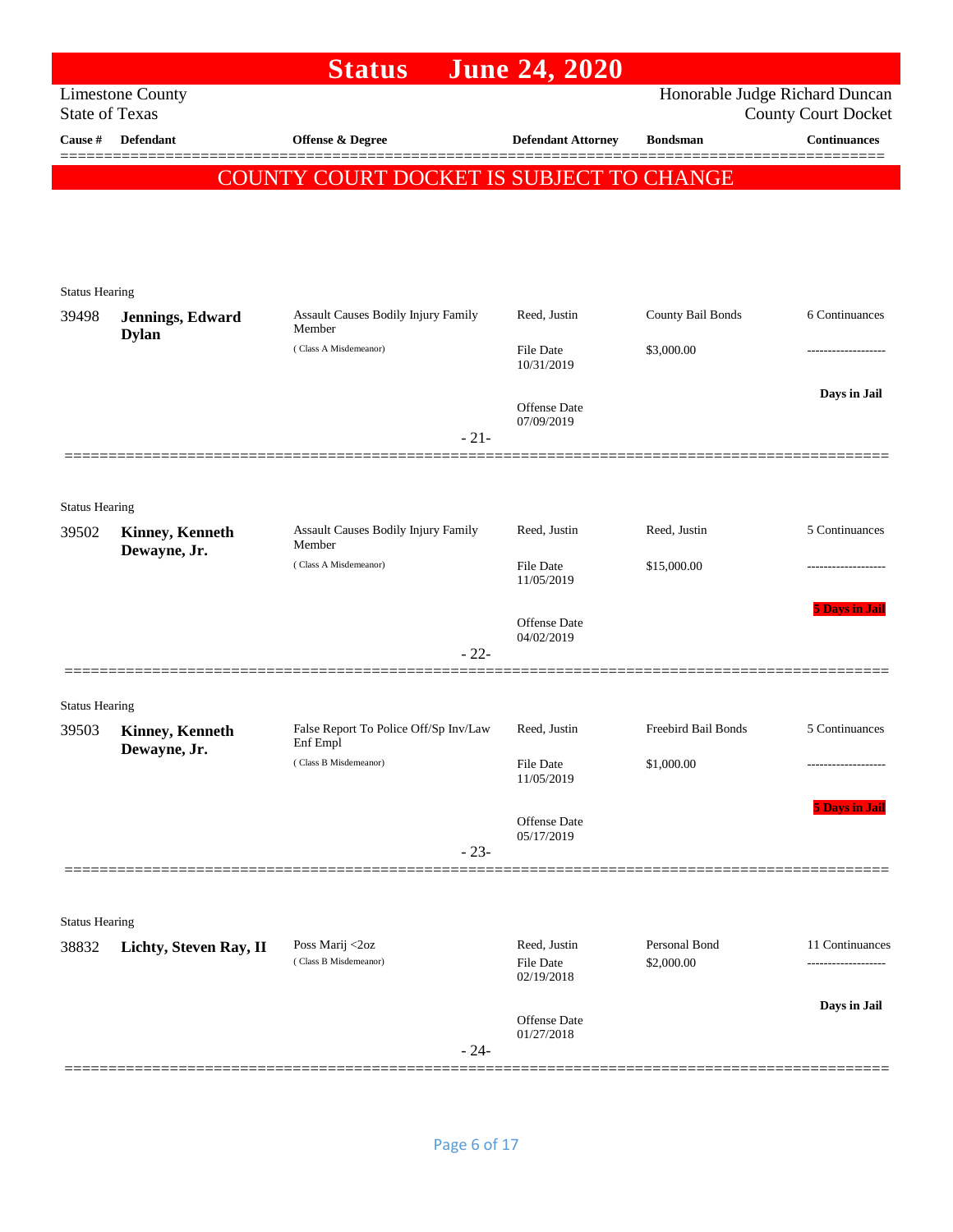|                       |                                | <b>Status</b>                                            | <b>June 24, 2020</b>                           |                            |                                                              |
|-----------------------|--------------------------------|----------------------------------------------------------|------------------------------------------------|----------------------------|--------------------------------------------------------------|
| <b>State of Texas</b> | <b>Limestone County</b>        |                                                          |                                                |                            | Honorable Judge Richard Duncan<br><b>County Court Docket</b> |
| Cause $\#$            | Defendant                      | Offense & Degree                                         | <b>Defendant Attorney</b>                      | <b>Bondsman</b>            | <b>Continuances</b>                                          |
|                       |                                | COUNTY COURT DOCKET IS SUBJECT TO CHANGE                 |                                                |                            |                                                              |
|                       |                                |                                                          |                                                |                            |                                                              |
|                       |                                |                                                          |                                                |                            |                                                              |
| <b>Status Hearing</b> |                                |                                                          |                                                |                            |                                                              |
| 38893                 | Lichty, Steven Ray, II         | Bail Jumping And Fail To Appear<br>(Class A Misdemeanor) | Reed, Justin<br><b>File Date</b><br>04/23/2018 | Reed, Justin<br>\$4,000.00 | 11 Continuances<br>-------------------                       |
|                       |                                |                                                          |                                                |                            | Days in Jail                                                 |
|                       |                                | $-25-$                                                   | Offense Date<br>04/12/2018                     |                            |                                                              |
|                       |                                |                                                          |                                                |                            |                                                              |
| <b>Status Hearing</b> |                                |                                                          |                                                |                            |                                                              |
| 39497                 | Martinez-Jiminez,              | Driving While Intoxicated 2nd                            | Reed, Justin                                   | County Bail Bonds          | 6 Continuances                                               |
|                       | <b>Jose Candelario</b>         | (Class A Misdemeanor)                                    | <b>File Date</b><br>10/31/2019                 | \$3,000.00                 | -------------------                                          |
|                       |                                |                                                          |                                                |                            | Days in Jail                                                 |
|                       |                                |                                                          | <b>Offense</b> Date<br>10/05/2019              |                            |                                                              |
|                       |                                | $-26-$                                                   |                                                |                            |                                                              |
|                       |                                |                                                          |                                                |                            |                                                              |
| <b>Status Hearing</b> |                                |                                                          |                                                |                            |                                                              |
| 39582                 | Perez Soto, Edgar<br>Francisco | Assault Cause Bodily Inj.                                | Reed, Justin                                   | County Bail Bonds          | 3 Continuances                                               |
|                       |                                | (Class A Misdemeanor)                                    | <b>File Date</b><br>01/28/2020                 | \$3,000.00                 | ------------------                                           |
|                       |                                |                                                          |                                                |                            | Days in Jail                                                 |
|                       |                                |                                                          | Offense Date<br>11/29/2019                     |                            |                                                              |
|                       |                                | $-27-$                                                   |                                                |                            |                                                              |
|                       |                                |                                                          |                                                |                            |                                                              |
| <b>Status Hearing</b> |                                |                                                          |                                                |                            |                                                              |
| 39583                 | Perez Soto, Edgar<br>Francisco | Criminal Mischief >=\$100<\$750                          | Reed, Justin                                   | County Bail Bonds          | 3 Continuances                                               |
|                       |                                | (Class B Misdemeanor)                                    | File Date<br>01/28/2020                        | \$1,000.00                 |                                                              |
|                       |                                |                                                          |                                                |                            | Days in Jail                                                 |
|                       |                                | $-28-$                                                   | Offense Date<br>11/29/2019                     |                            |                                                              |
|                       |                                |                                                          |                                                |                            |                                                              |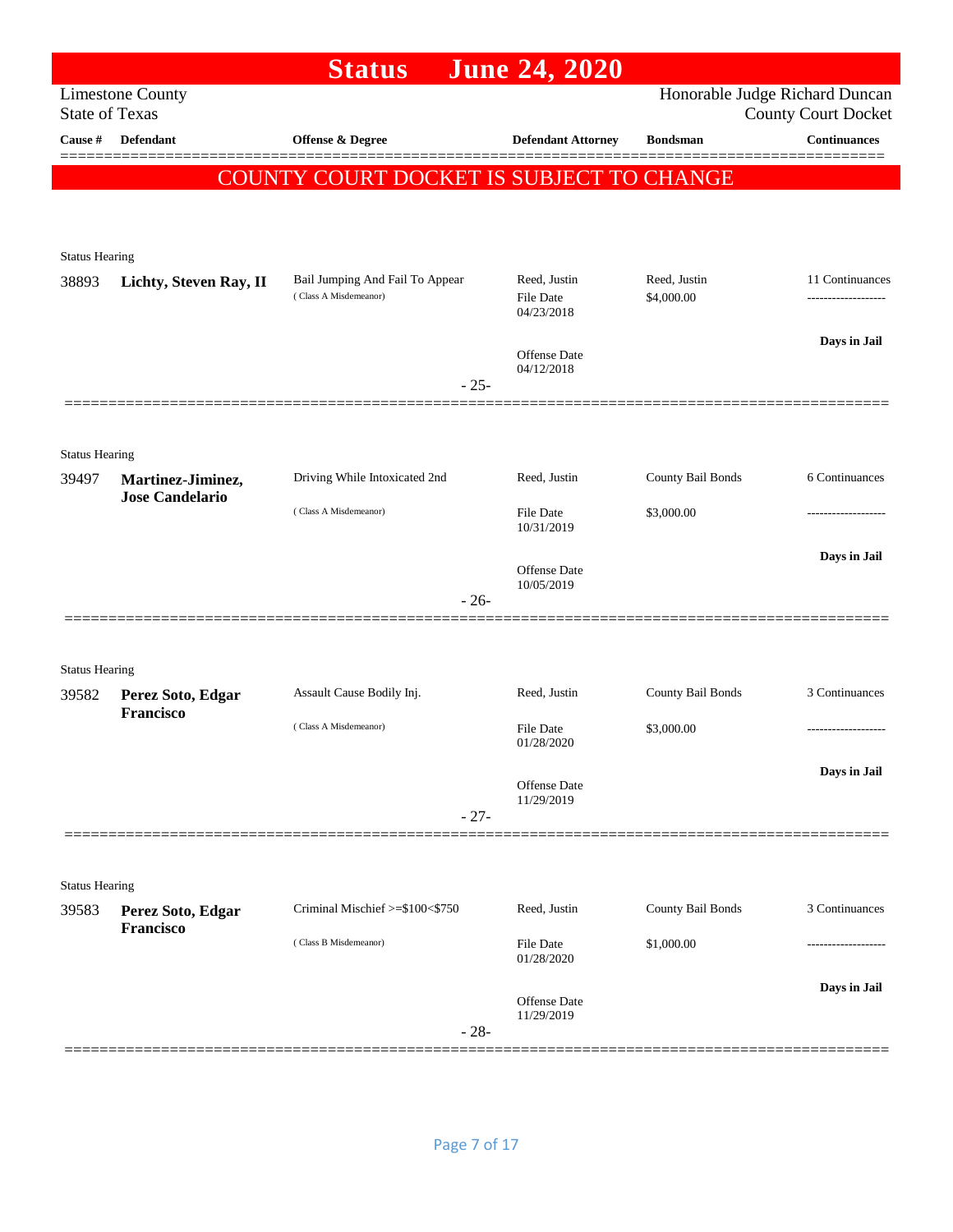| Honorable Judge Richard Duncan<br><b>Limestone County</b><br><b>State of Texas</b><br>Cause #<br><b>Defendant</b><br><b>Offense &amp; Degree</b><br><b>Defendant Attorney</b><br><b>Bondsman</b><br>COUNTY COURT DOCKET IS SUBJECT TO CHANGE<br><b>Status Hearing</b><br>County Bail Bonds<br>Driving While Intoxicated 2nd<br>Reed, Justin<br>Perez, Jose Baez<br>39563<br>(Class A Misdemeanor)<br><b>File Date</b><br>\$5,000.00<br>01/14/2020<br>Offense Date<br>12/05/2019<br>$-29-$<br><b>Status Hearing</b><br>Reed, Justin<br>Freebird Bail Bonds<br>Theft Prop >= $$750<$2,500$<br><b>Rincker</b> , James<br>39594<br><b>Nathaniel</b><br>(Class A Misdemeanor)<br><b>File Date</b><br>\$3,000.00<br>02/25/2020<br>Offense Date<br>02/07/2020<br>$-30-$<br><b>Status Hearing</b><br>Driving W/Lic Inv W/Prev<br>Reed, Justin<br>Reed, Justin<br>39461<br>Saldivar, Saul<br>Conv/Susp/W/O Fin Res<br>(Class B Misdemeanor)<br>\$2,000.00<br><b>File Date</b><br>09/09/2019<br>Offense Date<br>08/09/2019<br>$-31-$<br><b>Status Hearing</b><br>Driving W/Lic Inv W/Prev<br>Reed, Justin<br>Reed, Bobby<br>39612<br>Saldivar, Saul<br>Conv/Susp/W/O Fin Res |                            | <b>June 24, 2020</b> | <b>Status</b> |  |
|--------------------------------------------------------------------------------------------------------------------------------------------------------------------------------------------------------------------------------------------------------------------------------------------------------------------------------------------------------------------------------------------------------------------------------------------------------------------------------------------------------------------------------------------------------------------------------------------------------------------------------------------------------------------------------------------------------------------------------------------------------------------------------------------------------------------------------------------------------------------------------------------------------------------------------------------------------------------------------------------------------------------------------------------------------------------------------------------------------------------------------------------------------------------|----------------------------|----------------------|---------------|--|
|                                                                                                                                                                                                                                                                                                                                                                                                                                                                                                                                                                                                                                                                                                                                                                                                                                                                                                                                                                                                                                                                                                                                                                    | <b>County Court Docket</b> |                      |               |  |
|                                                                                                                                                                                                                                                                                                                                                                                                                                                                                                                                                                                                                                                                                                                                                                                                                                                                                                                                                                                                                                                                                                                                                                    | <b>Continuances</b>        |                      |               |  |
|                                                                                                                                                                                                                                                                                                                                                                                                                                                                                                                                                                                                                                                                                                                                                                                                                                                                                                                                                                                                                                                                                                                                                                    |                            |                      |               |  |
|                                                                                                                                                                                                                                                                                                                                                                                                                                                                                                                                                                                                                                                                                                                                                                                                                                                                                                                                                                                                                                                                                                                                                                    |                            |                      |               |  |
|                                                                                                                                                                                                                                                                                                                                                                                                                                                                                                                                                                                                                                                                                                                                                                                                                                                                                                                                                                                                                                                                                                                                                                    |                            |                      |               |  |
|                                                                                                                                                                                                                                                                                                                                                                                                                                                                                                                                                                                                                                                                                                                                                                                                                                                                                                                                                                                                                                                                                                                                                                    |                            |                      |               |  |
|                                                                                                                                                                                                                                                                                                                                                                                                                                                                                                                                                                                                                                                                                                                                                                                                                                                                                                                                                                                                                                                                                                                                                                    | 4 Continuances             |                      |               |  |
|                                                                                                                                                                                                                                                                                                                                                                                                                                                                                                                                                                                                                                                                                                                                                                                                                                                                                                                                                                                                                                                                                                                                                                    | Days in Jail               |                      |               |  |
|                                                                                                                                                                                                                                                                                                                                                                                                                                                                                                                                                                                                                                                                                                                                                                                                                                                                                                                                                                                                                                                                                                                                                                    |                            |                      |               |  |
|                                                                                                                                                                                                                                                                                                                                                                                                                                                                                                                                                                                                                                                                                                                                                                                                                                                                                                                                                                                                                                                                                                                                                                    |                            |                      |               |  |
|                                                                                                                                                                                                                                                                                                                                                                                                                                                                                                                                                                                                                                                                                                                                                                                                                                                                                                                                                                                                                                                                                                                                                                    |                            |                      |               |  |
|                                                                                                                                                                                                                                                                                                                                                                                                                                                                                                                                                                                                                                                                                                                                                                                                                                                                                                                                                                                                                                                                                                                                                                    | 3 Continuances             |                      |               |  |
|                                                                                                                                                                                                                                                                                                                                                                                                                                                                                                                                                                                                                                                                                                                                                                                                                                                                                                                                                                                                                                                                                                                                                                    | .                          |                      |               |  |
|                                                                                                                                                                                                                                                                                                                                                                                                                                                                                                                                                                                                                                                                                                                                                                                                                                                                                                                                                                                                                                                                                                                                                                    | Days in Jail               |                      |               |  |
|                                                                                                                                                                                                                                                                                                                                                                                                                                                                                                                                                                                                                                                                                                                                                                                                                                                                                                                                                                                                                                                                                                                                                                    |                            |                      |               |  |
|                                                                                                                                                                                                                                                                                                                                                                                                                                                                                                                                                                                                                                                                                                                                                                                                                                                                                                                                                                                                                                                                                                                                                                    |                            |                      |               |  |
|                                                                                                                                                                                                                                                                                                                                                                                                                                                                                                                                                                                                                                                                                                                                                                                                                                                                                                                                                                                                                                                                                                                                                                    |                            |                      |               |  |
|                                                                                                                                                                                                                                                                                                                                                                                                                                                                                                                                                                                                                                                                                                                                                                                                                                                                                                                                                                                                                                                                                                                                                                    | 10 Continuances            |                      |               |  |
|                                                                                                                                                                                                                                                                                                                                                                                                                                                                                                                                                                                                                                                                                                                                                                                                                                                                                                                                                                                                                                                                                                                                                                    | -------------------        |                      |               |  |
|                                                                                                                                                                                                                                                                                                                                                                                                                                                                                                                                                                                                                                                                                                                                                                                                                                                                                                                                                                                                                                                                                                                                                                    | Days in Jail               |                      |               |  |
|                                                                                                                                                                                                                                                                                                                                                                                                                                                                                                                                                                                                                                                                                                                                                                                                                                                                                                                                                                                                                                                                                                                                                                    |                            |                      |               |  |
|                                                                                                                                                                                                                                                                                                                                                                                                                                                                                                                                                                                                                                                                                                                                                                                                                                                                                                                                                                                                                                                                                                                                                                    |                            |                      |               |  |
|                                                                                                                                                                                                                                                                                                                                                                                                                                                                                                                                                                                                                                                                                                                                                                                                                                                                                                                                                                                                                                                                                                                                                                    |                            |                      |               |  |
|                                                                                                                                                                                                                                                                                                                                                                                                                                                                                                                                                                                                                                                                                                                                                                                                                                                                                                                                                                                                                                                                                                                                                                    |                            |                      |               |  |
|                                                                                                                                                                                                                                                                                                                                                                                                                                                                                                                                                                                                                                                                                                                                                                                                                                                                                                                                                                                                                                                                                                                                                                    | 2 Continuances             |                      |               |  |
| (Class B Misdemeanor)<br>\$2,000.00<br>File Date<br>03/17/2020                                                                                                                                                                                                                                                                                                                                                                                                                                                                                                                                                                                                                                                                                                                                                                                                                                                                                                                                                                                                                                                                                                     |                            |                      |               |  |
|                                                                                                                                                                                                                                                                                                                                                                                                                                                                                                                                                                                                                                                                                                                                                                                                                                                                                                                                                                                                                                                                                                                                                                    | Days in Jail               |                      |               |  |
| Offense Date<br>02/07/2020<br>$-32-$                                                                                                                                                                                                                                                                                                                                                                                                                                                                                                                                                                                                                                                                                                                                                                                                                                                                                                                                                                                                                                                                                                                               |                            |                      |               |  |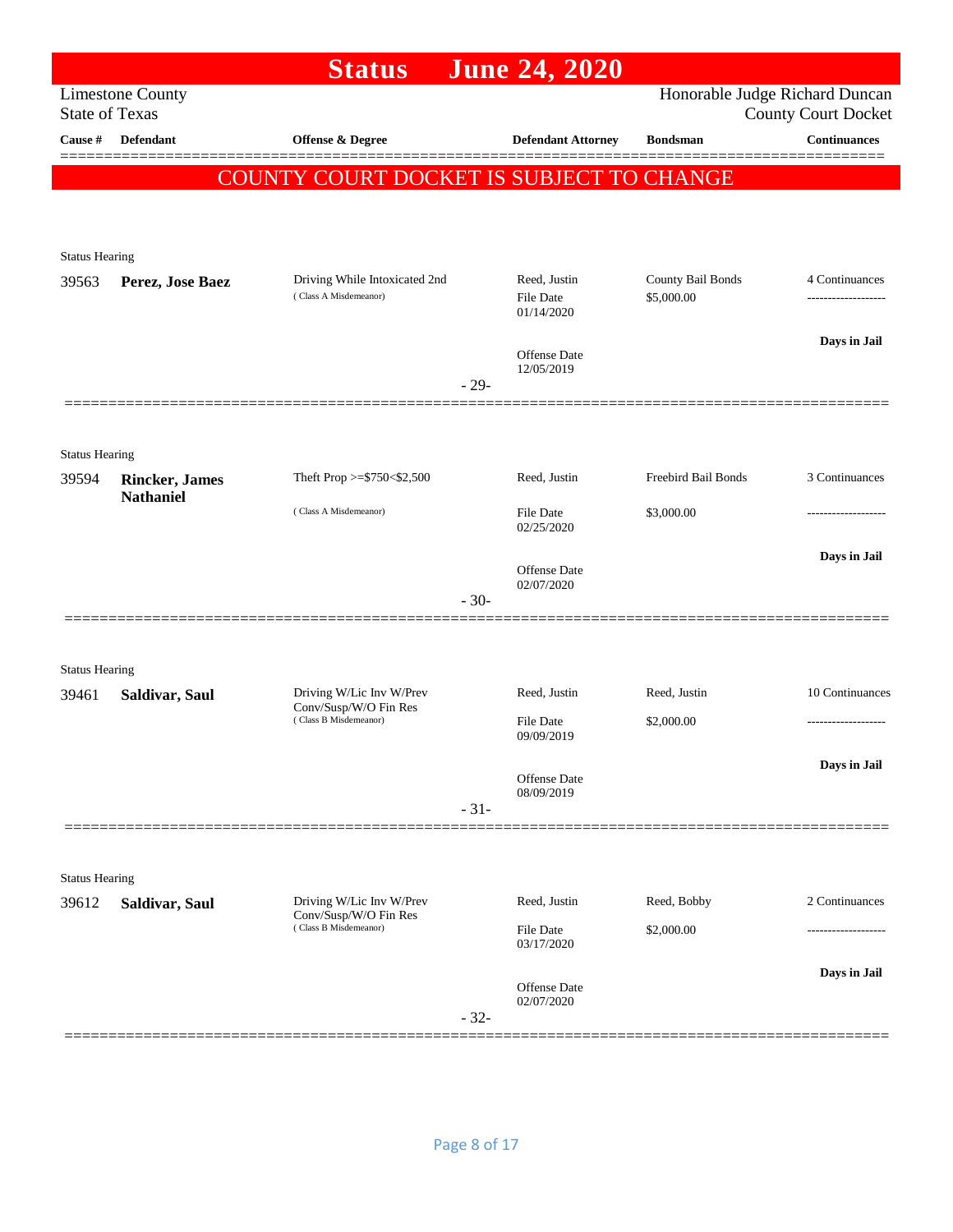|                                |                              | <b>Status</b>                                              | <b>June 24, 2020</b>                           |                            |                                                              |
|--------------------------------|------------------------------|------------------------------------------------------------|------------------------------------------------|----------------------------|--------------------------------------------------------------|
| <b>State of Texas</b>          | <b>Limestone County</b>      |                                                            |                                                |                            | Honorable Judge Richard Duncan<br><b>County Court Docket</b> |
| Cause #                        | Defendant                    | Offense & Degree                                           | <b>Defendant Attorney</b>                      | <b>Bondsman</b>            | <b>Continuances</b>                                          |
|                                |                              | COUNTY COURT DOCKET IS SUBJECT TO CHANGE                   |                                                |                            |                                                              |
|                                |                              |                                                            |                                                |                            |                                                              |
|                                |                              |                                                            |                                                |                            |                                                              |
| <b>Status Hearing</b>          |                              |                                                            |                                                |                            |                                                              |
| 39070                          | <b>Sims, Henry Lee</b>       | Resist Arrest Search Or Transport<br>(Class A Misdemeanor) | Reed, Justin<br><b>File Date</b><br>08/23/2018 | Reed, Justin<br>\$3,000.00 | 16 Continuances<br>------------------                        |
|                                |                              | $-33-$                                                     | Offense Date<br>08/12/2018                     |                            | Days in Jail                                                 |
|                                |                              |                                                            |                                                |                            |                                                              |
| <b>Status Hearing</b>          |                              |                                                            |                                                |                            |                                                              |
| 39071                          | <b>Sims, Henry Lee</b>       | Criminal Mischief >=\$100<\$750<br>(Class B Misdemeanor)   | Reed, Justin<br><b>File Date</b><br>08/23/2018 | Reed, Justin<br>\$1,000.00 | 16 Continuances<br>-----------------                         |
|                                |                              |                                                            |                                                |                            | Days in Jail                                                 |
|                                |                              | $-34-$                                                     | <b>Offense</b> Date<br>08/12/2018              |                            |                                                              |
|                                |                              |                                                            |                                                |                            |                                                              |
| <b>Status Hearing</b>          |                              |                                                            |                                                |                            |                                                              |
| 39072                          | <b>Sims, Henry Lee</b>       | Harrassment                                                | Reed, Justin                                   | Reed, Justin               | 16 Continuances                                              |
|                                |                              | (Class B Misdemeanor)                                      | <b>File Date</b><br>08/23/2018                 | \$1,000.00                 | ---------------                                              |
|                                |                              |                                                            |                                                |                            | Days in Jail                                                 |
|                                |                              |                                                            | Offense Date<br>08/12/2018                     |                            |                                                              |
|                                |                              | $-35-$                                                     |                                                |                            |                                                              |
|                                |                              |                                                            |                                                |                            |                                                              |
| <b>Status Hearing</b><br>39543 |                              | Assault Causes Bodily Injury Family                        | Reed, Justin                                   | County Bail Bonds          | 5 Continuances                                               |
|                                | Zarate, Bartolo<br>Hernandez | Member<br>(Class A Misdemeanor)                            | File Date                                      | \$5,000.00                 |                                                              |
|                                |                              |                                                            |                                                |                            |                                                              |
|                                |                              |                                                            | Offense Date<br>11/05/2019                     |                            | Days in Jail                                                 |
|                                |                              | $-36-$                                                     | 12/19/2019                                     |                            |                                                              |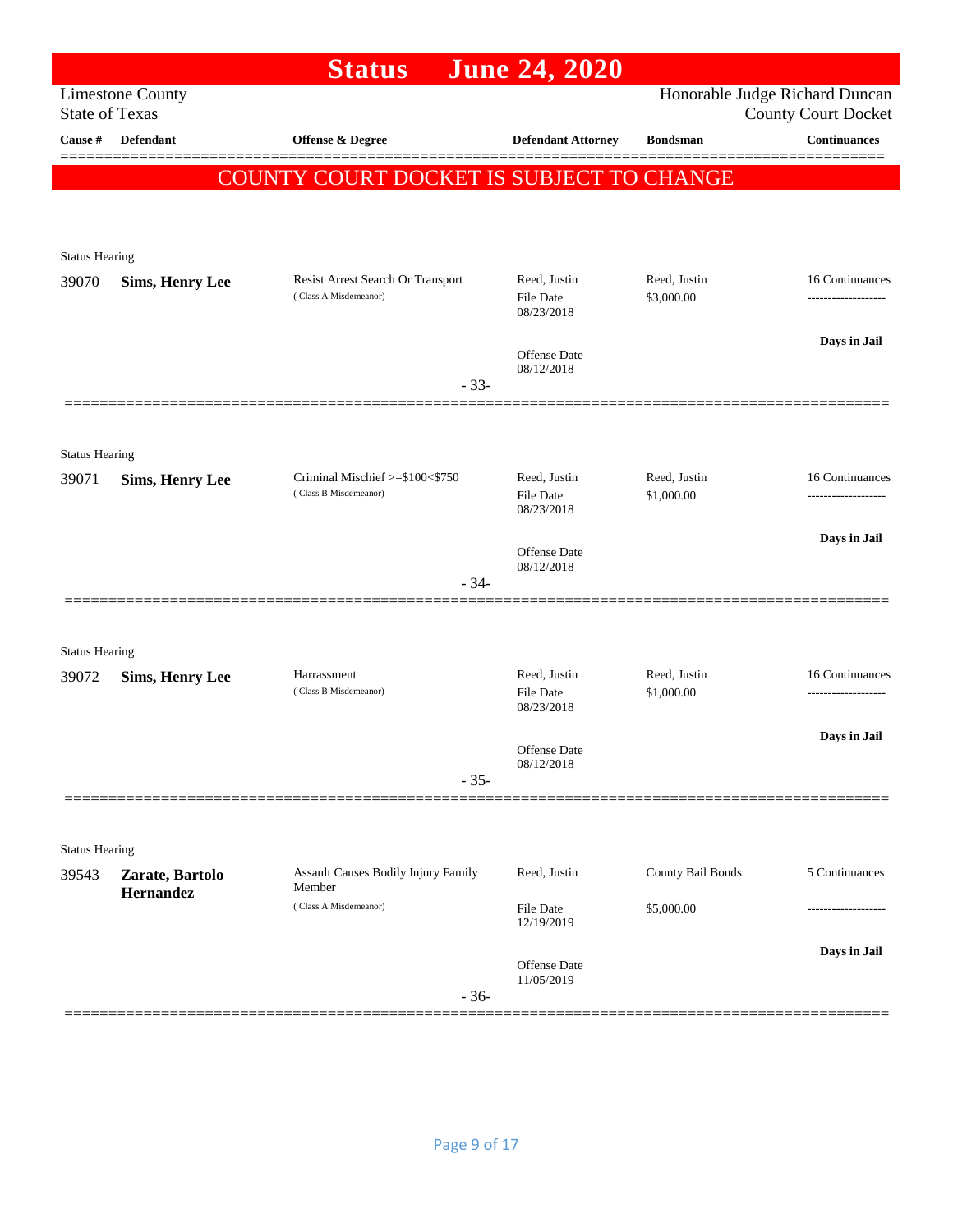|                       |                           | <b>Status</b>                                      | <b>June 24, 2020</b>                          |                           |                                                              |
|-----------------------|---------------------------|----------------------------------------------------|-----------------------------------------------|---------------------------|--------------------------------------------------------------|
| <b>State of Texas</b> | <b>Limestone County</b>   |                                                    |                                               |                           | Honorable Judge Richard Duncan<br><b>County Court Docket</b> |
| Cause #               | <b>Defendant</b>          | <b>Offense &amp; Degree</b>                        | <b>Defendant Attorney</b>                     | <b>Bondsman</b>           | <b>Continuances</b>                                          |
|                       |                           | COUNTY COURT DOCKET IS SUBJECT TO CHANGE           |                                               |                           |                                                              |
|                       |                           |                                                    |                                               |                           |                                                              |
| <b>Status Hearing</b> |                           |                                                    |                                               |                           |                                                              |
| 39551                 | <b>White, Jerry Lance</b> | Interfer W/Emergency Req For                       | Reed, Bobby                                   | Reed, Bobby               | 4 Continuances                                               |
|                       |                           | Assistance<br>(Class A Misdemeanor)                | <b>File Date</b><br>01/03/2020                | \$3,000.00                |                                                              |
|                       |                           |                                                    | <b>Offense</b> Date<br>09/17/2019<br>$-37-$   |                           | Days in Jail                                                 |
| <b>Status Hearing</b> |                           |                                                    |                                               |                           |                                                              |
| 39552                 | <b>White, Jerry Lance</b> | <b>Unlawful Restraint</b><br>(Class A Misdemeanor) | Reed, Bobby<br><b>File Date</b><br>01/03/2020 | Reed, Bobby<br>\$3,000.00 | 4 Continuances<br>-------------------                        |
|                       |                           |                                                    | Offense Date<br>09/17/2019<br>$-38-$          |                           | Days in Jail                                                 |
|                       |                           |                                                    | 10:00 am                                      |                           |                                                              |

## **10:00 am**

| <b>Status Hearing</b> |                                      |                                                    |        |                                                   |                                   |                |
|-----------------------|--------------------------------------|----------------------------------------------------|--------|---------------------------------------------------|-----------------------------------|----------------|
| 39505                 | <b>Beachum, Luke</b><br>Anthony, Sr. | Theft Prop $>=\$100<\$750$                         |        | Spivey, Shirley                                   | Personal Bond                     | 4 Continuances |
|                       |                                      | (Class B Misdemeanor)                              |        | <b>File Date</b><br>11/05/2019                    | \$1,000.00                        | ------------   |
|                       |                                      |                                                    | $-39-$ | <b>Offense Date</b><br>09/03/2019                 |                                   | Days in Jail   |
|                       |                                      |                                                    |        |                                                   |                                   |                |
| <b>Status Hearing</b> |                                      |                                                    |        |                                                   |                                   |                |
| 39561                 | Kelly, Katie Marie                   | Assault Cause Bodily Inj.<br>(Class A Misdemeanor) |        | Spivey, Shirley<br><b>File Date</b><br>01/13/2020 | Freebird Bail Bonds<br>\$3,000.00 | 4 Continuances |
|                       |                                      |                                                    |        | <b>Offense</b> Date<br>02/21/2019                 |                                   | Days in Jail   |
|                       |                                      |                                                    | $-40-$ |                                                   |                                   |                |
|                       |                                      |                                                    |        |                                                   |                                   |                |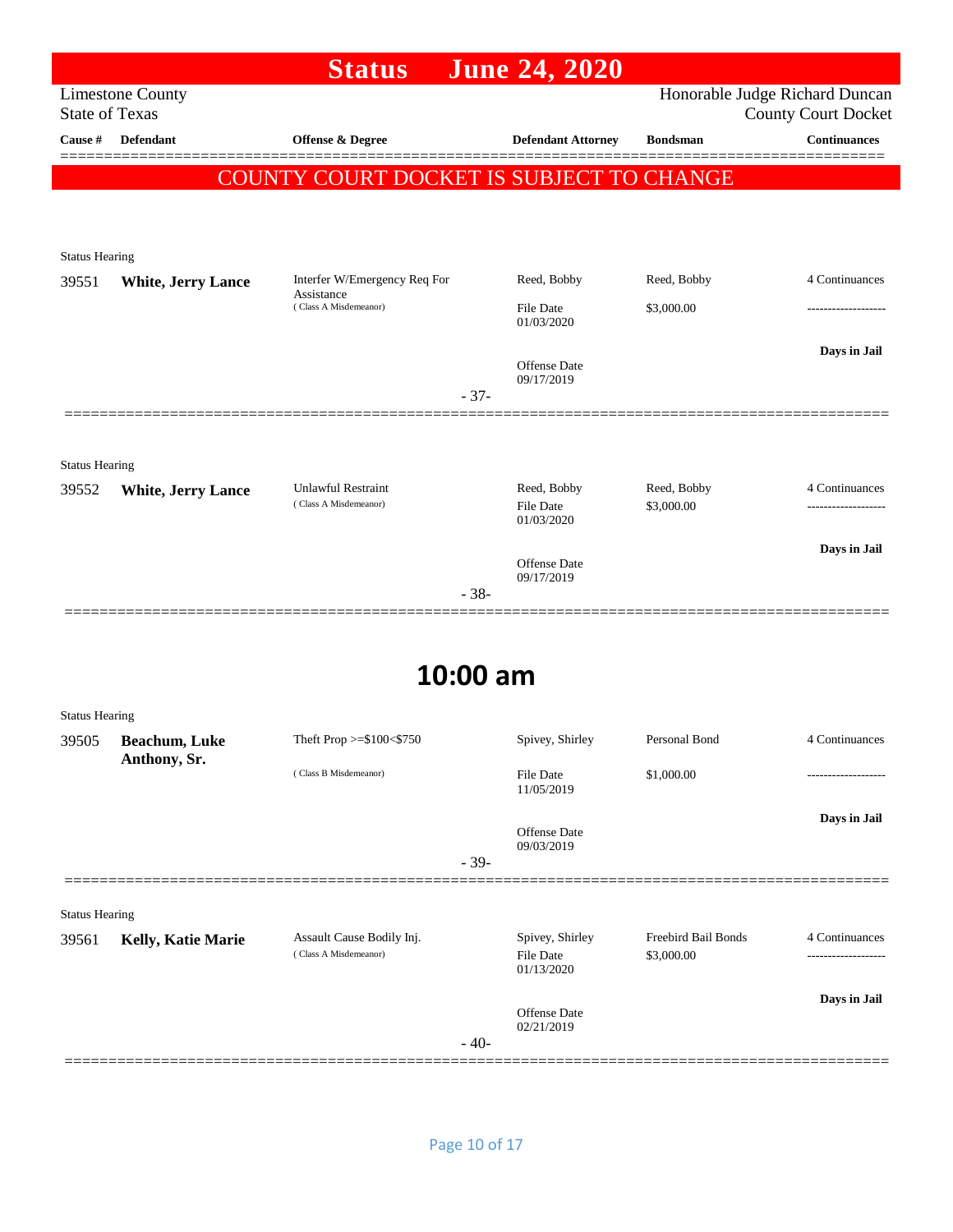|                       |                             | <b>Status</b>                                           | <b>June 24, 2020</b>                |                     |                                                              |
|-----------------------|-----------------------------|---------------------------------------------------------|-------------------------------------|---------------------|--------------------------------------------------------------|
| <b>State of Texas</b> | <b>Limestone County</b>     |                                                         |                                     |                     | Honorable Judge Richard Duncan<br><b>County Court Docket</b> |
| Cause #               | <b>Defendant</b>            | <b>Offense &amp; Degree</b>                             | <b>Defendant Attorney</b>           | <b>Bondsman</b>     | <b>Continuances</b>                                          |
|                       |                             | COUNTY COURT DOCKET IS SUBJECT TO CHANGE                |                                     |                     |                                                              |
|                       |                             |                                                         |                                     |                     |                                                              |
|                       |                             |                                                         |                                     |                     |                                                              |
| <b>Review Hearing</b> |                             |                                                         |                                     |                     |                                                              |
| 38431                 | Powers, Christopher         | Terroristic Threat Causes Of Fear<br><b>Imminet SBI</b> | Spivey, Shirley                     |                     | 17 Continuances                                              |
|                       |                             | (Class B Misdemeanor)                                   | <b>File Date</b><br>04/18/2017      |                     | .                                                            |
|                       |                             |                                                         |                                     |                     | Days in Jail                                                 |
|                       |                             |                                                         | <b>Offense</b> Date<br>03/13/2017   |                     |                                                              |
|                       |                             | $-41-$                                                  |                                     |                     |                                                              |
|                       |                             |                                                         |                                     |                     |                                                              |
| <b>Review Hearing</b> |                             |                                                         |                                     |                     |                                                              |
| 38765                 | Powers, Christopher         | Assault Cause Bodily Inj.<br>(Class A Misdemeanor)      | Spivey, Shirley<br><b>File Date</b> |                     | 9 Continuances                                               |
|                       |                             |                                                         | 12/13/2017                          |                     |                                                              |
|                       |                             |                                                         | Offense Date                        |                     | Days in Jail                                                 |
|                       |                             | $-42-$                                                  | 08/18/2017                          |                     |                                                              |
|                       |                             |                                                         |                                     |                     |                                                              |
| <b>Status Hearing</b> |                             |                                                         |                                     |                     |                                                              |
| 39571                 | <b>Beal, Jeffery Eugene</b> | <b>Assault Causes Bodily Injury Family</b>              | Sanders, Raymond L.                 | Freebird Bail Bonds | 4 Continuances                                               |
|                       |                             | Member<br>(Class A Misdemeanor)                         | <b>File Date</b>                    | \$3,000.00          | -------------------                                          |
|                       |                             |                                                         | 01/22/2020                          |                     | 26 Days in Jail                                              |
|                       |                             |                                                         | <b>Offense</b> Date<br>11/28/2019   |                     |                                                              |
|                       |                             | $-43-$                                                  |                                     |                     |                                                              |
|                       |                             |                                                         |                                     |                     |                                                              |
| <b>Status Hearing</b> |                             |                                                         |                                     |                     |                                                              |
| 39572                 | <b>Beal, Jeffery Eugene</b> | <b>Assault Causes Bodily Injury Family</b><br>Member    | Sanders, Raymond L.                 | Freebird Bail Bonds | 4 Continuances                                               |
|                       |                             | (Class A Misdemeanor)                                   | <b>File Date</b><br>01/22/2020      | \$3,000.00          |                                                              |
|                       |                             |                                                         |                                     |                     | 26 Days in Jail                                              |
|                       |                             |                                                         | Offense Date<br>11/28/2019          |                     |                                                              |
|                       |                             | $-44-$                                                  |                                     |                     |                                                              |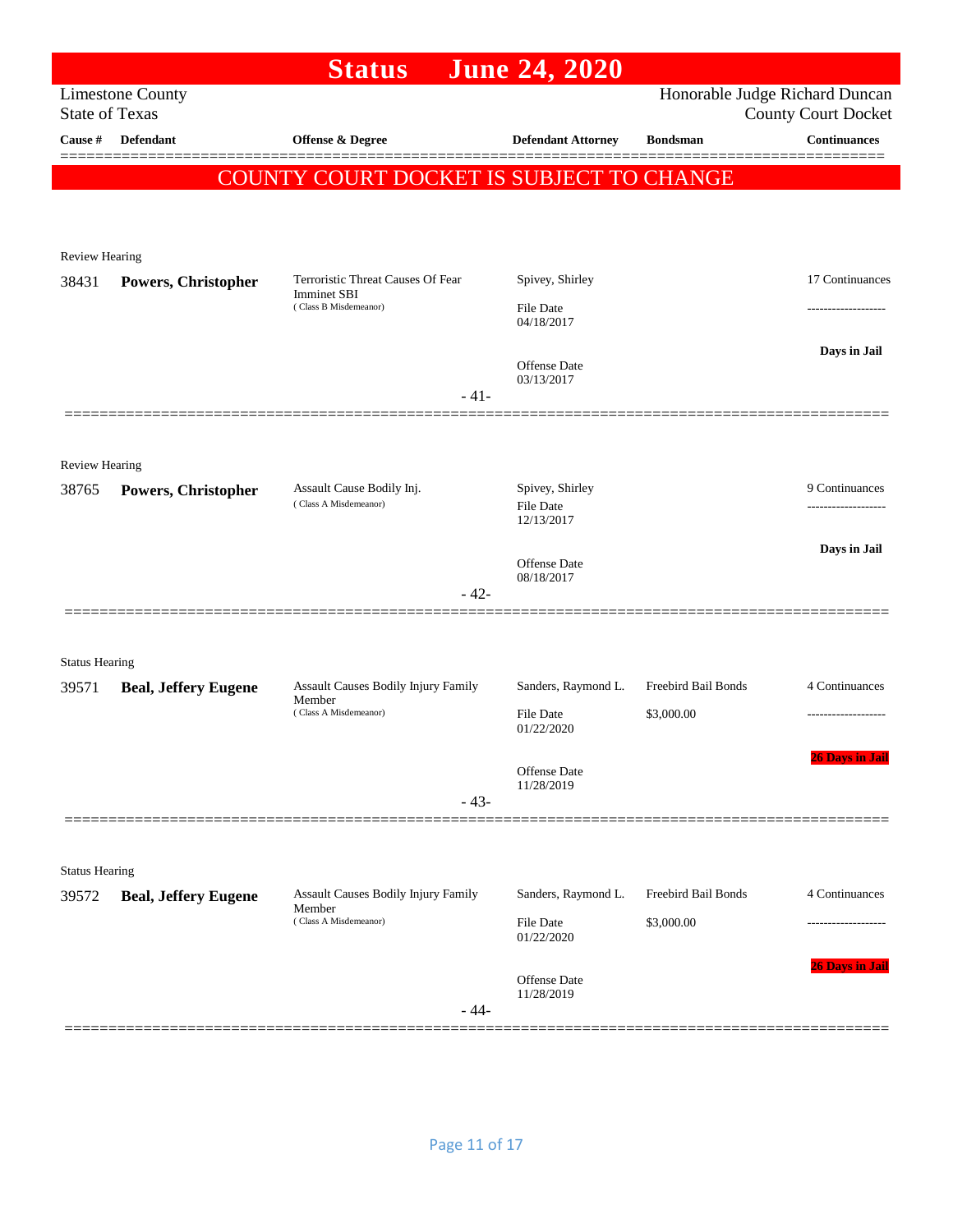|                                |                            | <b>Status</b>                                                 |        | <b>June 24, 2020</b>              |                                              |                            |
|--------------------------------|----------------------------|---------------------------------------------------------------|--------|-----------------------------------|----------------------------------------------|----------------------------|
| <b>State of Texas</b>          | <b>Limestone County</b>    |                                                               |        |                                   | Honorable Judge Richard Duncan               | <b>County Court Docket</b> |
| Cause #                        | <b>Defendant</b>           | Offense & Degree                                              |        | <b>Defendant Attorney</b>         | <b>Bondsman</b>                              | <b>Continuances</b>        |
|                                |                            | COUNTY COURT DOCKET IS SUBJECT TO CHANGE                      |        |                                   |                                              |                            |
|                                |                            |                                                               |        |                                   |                                              |                            |
| <b>Status Hearing</b>          |                            |                                                               |        |                                   |                                              |                            |
| 39578                          | Lee, Zachary Edward        | Theft Prop >=\$750<\$2,500                                    |        | Sanders, Raymond L.               | Freebird Bail Bonds                          | 4 Continuances             |
|                                |                            | (Class A Misdemeanor)                                         |        | File Date<br>01/22/2020           | \$3,000.00                                   | -------------------        |
|                                |                            |                                                               |        | Offense Date                      |                                              | Days in Jail               |
|                                |                            |                                                               | $-45-$ | 12/22/2019                        |                                              |                            |
|                                |                            |                                                               |        |                                   |                                              |                            |
| <b>Status Hearing</b>          |                            |                                                               |        |                                   |                                              |                            |
| 39333                          | <b>Clabby, Robert Glen</b> | Driving While Intoxicated Bac >=0.15<br>(Class A Misdemeanor) |        | Martinez, Phil<br>File Date       | <b>Brazos River Bail Bonds</b><br>\$1,000.00 | 9 Continuances             |
|                                |                            |                                                               |        | 04/24/2019                        |                                              |                            |
|                                |                            |                                                               |        | <b>Offense Date</b><br>12/23/2018 |                                              | Days in Jail               |
|                                |                            |                                                               | - 46-  |                                   |                                              |                            |
|                                |                            |                                                               |        |                                   |                                              |                            |
| <b>Status Hearing</b><br>39334 | <b>Clabby, Robert Glen</b> | Driving W/Lic Inv W/Prev                                      |        | Martinez, Phil                    | <b>Brazos River Bail Bonds</b>               | 9 Continuances             |
|                                |                            | Conv/Susp/W/O Fin Res<br>(Class B Misdemeanor)                |        | File Date                         | \$1,000.00                                   |                            |
|                                |                            |                                                               |        | 04/24/2019                        |                                              | Days in Jail               |
|                                |                            |                                                               |        | Offense Date<br>12/23/2018        |                                              |                            |
|                                |                            |                                                               | $-47-$ |                                   |                                              |                            |
|                                |                            |                                                               |        |                                   |                                              |                            |
| <b>Status Hearing</b><br>39574 | <b>Sterling, Jason Lee</b> | Driving W/Lic Inv W/Prev                                      |        | Aguilar, Joseph                   | County Bail Bonds                            | 4 Continuances             |
|                                |                            | Conv/Susp/W/O Fin Res<br>(Class B Misdemeanor)                |        | File Date                         | \$2,500.00                                   |                            |
|                                |                            |                                                               |        | 01/22/2020                        |                                              | 83 Days in Jail            |
|                                |                            |                                                               |        | Offense Date<br>12/04/2019        |                                              |                            |
|                                |                            |                                                               | $-48-$ |                                   |                                              |                            |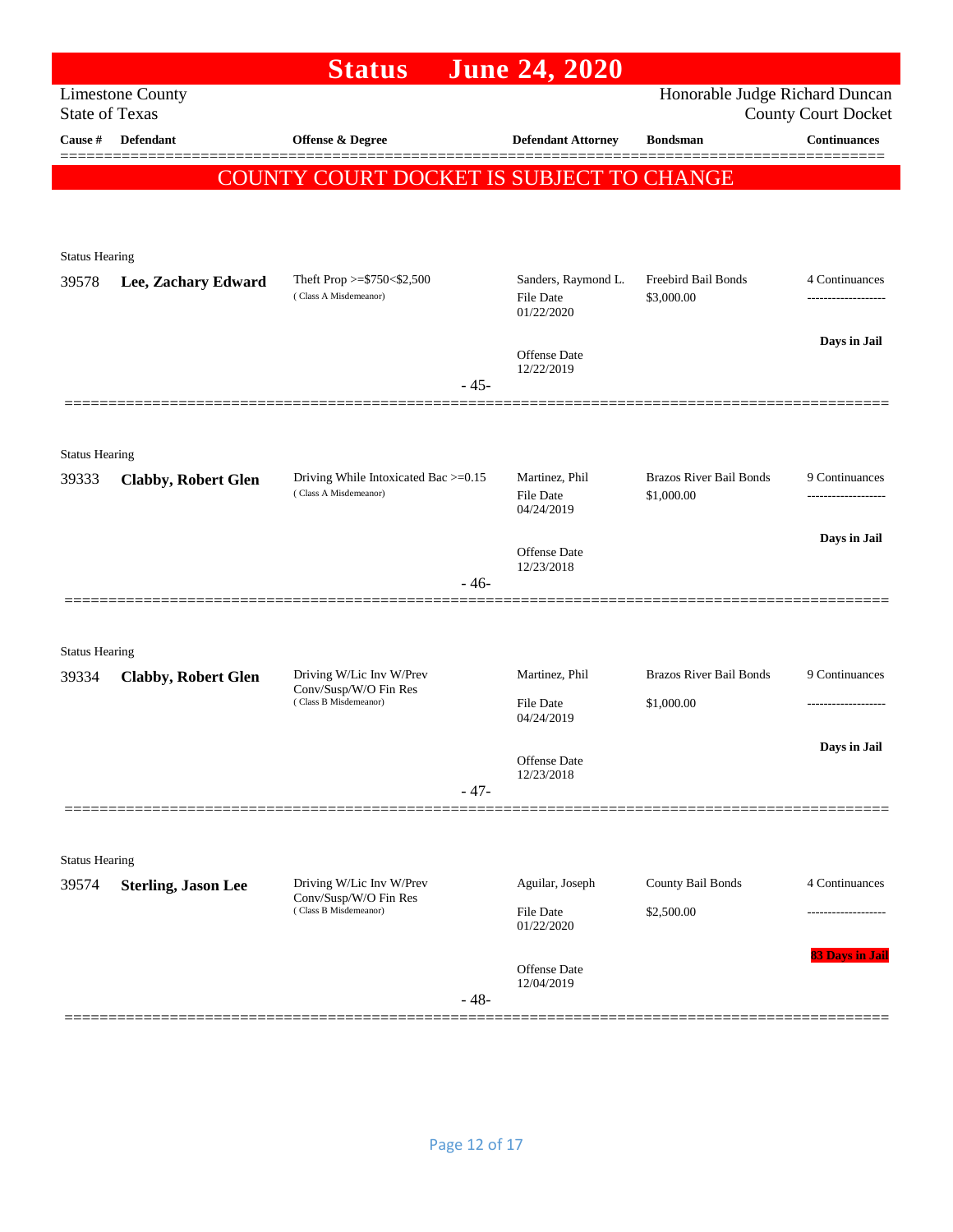|                                  |                                          | <b>Status</b>                                     |        | <b>June 24, 2020</b>           |                     |                                                   |
|----------------------------------|------------------------------------------|---------------------------------------------------|--------|--------------------------------|---------------------|---------------------------------------------------|
|                                  | <b>Limestone County</b>                  |                                                   |        |                                |                     | Honorable Judge Richard Duncan                    |
| <b>State of Texas</b><br>Cause # | Defendant                                | Offense & Degree                                  |        | <b>Defendant Attorney</b>      | <b>Bondsman</b>     | <b>County Court Docket</b><br><b>Continuances</b> |
|                                  |                                          |                                                   |        |                                |                     |                                                   |
|                                  |                                          | COUNTY COURT DOCKET IS SUBJECT TO CHANGE          |        |                                |                     |                                                   |
|                                  |                                          |                                                   |        |                                |                     |                                                   |
| Plea Hearing                     |                                          |                                                   |        |                                |                     |                                                   |
| 39539                            | <b>Teer, Jason Scott</b>                 | Driving W/Lic Inv W/Prev<br>Conv/Susp/W/O Fin Res |        | Robinson, George M.            | County Bail Bonds   | 5 Continuances                                    |
|                                  |                                          | (Class B Misdemeanor)                             |        | File Date<br>12/18/2019        | \$2,500.00          |                                                   |
|                                  |                                          |                                                   |        |                                |                     | Days in Jail                                      |
|                                  |                                          |                                                   |        | Offense Date<br>11/05/2019     |                     |                                                   |
|                                  |                                          |                                                   | $-49-$ |                                |                     |                                                   |
|                                  |                                          |                                                   |        |                                |                     |                                                   |
| <b>Review Hearing</b>            |                                          | Resist Arrest Search Or Transport                 |        | Robinson, George M.            | County Bail Bonds   | 5 Continuances                                    |
| 39538                            | <b>Thornton, Jeremey</b><br><b>Shane</b> |                                                   |        |                                |                     |                                                   |
|                                  |                                          | (Class A Misdemeanor)                             |        | File Date<br>12/18/2019        | \$5,000.00          | ----------------                                  |
|                                  |                                          |                                                   |        | Offense Date                   |                     | Days in Jail                                      |
|                                  |                                          |                                                   | $-50-$ | 11/05/2019                     |                     |                                                   |
|                                  |                                          |                                                   |        |                                |                     |                                                   |
|                                  |                                          |                                                   |        |                                |                     |                                                   |
| <b>Status Hearing</b><br>39525   | <b>Good, Colby Garrett</b>               | Theft Prop $>=$ \$750 < \$2,500                   |        | Tate, Greg                     | Freebird Bail Bonds | 4 Continuances                                    |
|                                  |                                          | (Class A Misdemeanor)                             |        | <b>File Date</b><br>12/03/2019 | \$5,000.00          |                                                   |
|                                  |                                          |                                                   |        |                                |                     | Days in Jail                                      |
|                                  |                                          |                                                   |        | Offense Date<br>07/18/2019     |                     |                                                   |
|                                  |                                          |                                                   | $-51-$ |                                |                     |                                                   |
|                                  |                                          |                                                   |        |                                |                     |                                                   |
| <b>Status Hearing</b>            |                                          |                                                   |        |                                |                     |                                                   |
| 39501                            | Perez, Dylan Ray                         | Assault Causes Bodily Injury Family<br>Member     |        | Tate, Greg                     | Freebird Bail Bonds | 5 Continuances                                    |
|                                  |                                          | (Class A Misdemeanor)                             |        | File Date<br>11/01/2019        | \$3,000.00          |                                                   |
|                                  |                                          |                                                   |        | Offense Date                   |                     | Days in Jail                                      |
|                                  |                                          |                                                   | $-52-$ | 05/17/2019                     |                     |                                                   |
|                                  |                                          |                                                   |        |                                |                     |                                                   |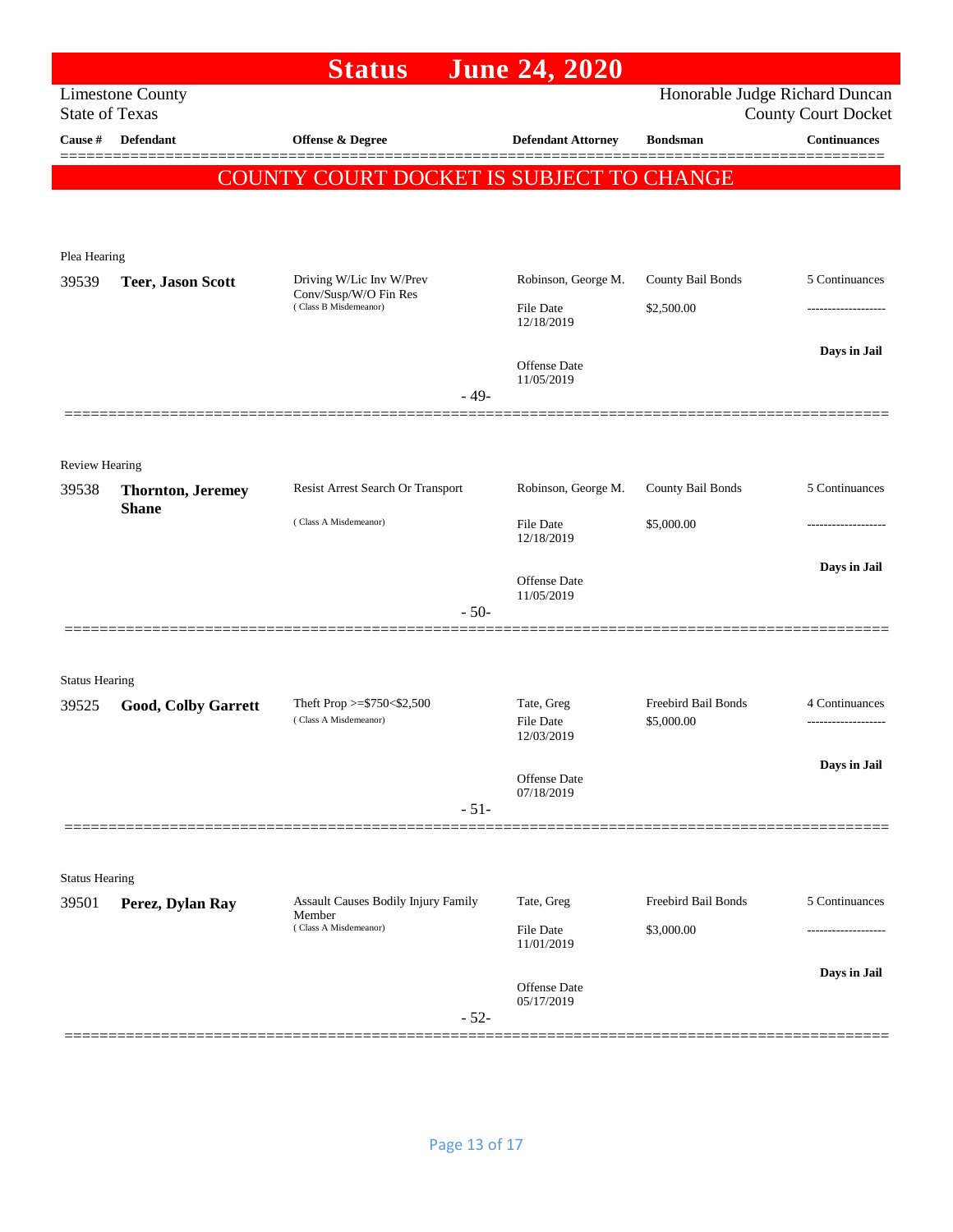|                                |                           | <b>Status</b>                                              | <b>June 24, 2020</b>                         |                                 |                                                              |
|--------------------------------|---------------------------|------------------------------------------------------------|----------------------------------------------|---------------------------------|--------------------------------------------------------------|
| <b>State of Texas</b>          | <b>Limestone County</b>   |                                                            |                                              |                                 | Honorable Judge Richard Duncan<br><b>County Court Docket</b> |
| Cause #                        | <b>Defendant</b>          | Offense & Degree                                           | <b>Defendant Attorney</b>                    | <b>Bondsman</b>                 | <b>Continuances</b>                                          |
|                                |                           | COUNTY COURT DOCKET IS SUBJECT TO CHANGE                   |                                              |                                 |                                                              |
|                                |                           |                                                            |                                              |                                 |                                                              |
| <b>Status Hearing</b>          |                           |                                                            |                                              |                                 |                                                              |
| 39580                          | Perez, Sebastian, Jr.     | Assault Cause Bodily Inj.<br>(Class A Misdemeanor)         | Tate, Greg<br><b>File Date</b><br>01/28/2020 | County Bail Bonds<br>\$3,000.00 | 3 Continuances                                               |
|                                |                           |                                                            | <b>Offense Date</b>                          |                                 | Days in Jail                                                 |
|                                |                           | $-53-$                                                     | 11/29/2019                                   |                                 |                                                              |
|                                |                           |                                                            |                                              |                                 |                                                              |
| <b>Status Hearing</b><br>39581 | Perez, Sebastian, Jr.     | Criminal Mischief >=\$100<\$750<br>(Class B Misdemeanor)   | Tate, Greg<br><b>File Date</b><br>01/28/2020 | County Bail Bonds<br>\$1,000.00 | 3 Continuances                                               |
|                                |                           |                                                            |                                              |                                 | Days in Jail                                                 |
|                                |                           | $-54-$                                                     | Offense Date<br>11/29/2019                   |                                 |                                                              |
|                                |                           |                                                            |                                              |                                 |                                                              |
| <b>Status Hearing</b>          |                           |                                                            |                                              |                                 |                                                              |
| 39493                          | Richardson, Ethan<br>Lane | Criminal Trespass                                          | Tate, Greg                                   | County Bail Bonds               | 7 Continuances                                               |
|                                |                           | (Class B Misdemeanor)                                      | File Date<br>10/23/2019                      | \$3,000.00                      |                                                              |
|                                |                           |                                                            | Offense Date<br>07/19/2019                   |                                 | Days in Jail                                                 |
|                                |                           | $-55-$                                                     |                                              |                                 |                                                              |
| <b>Status Hearing</b>          |                           |                                                            |                                              |                                 |                                                              |
| 39506                          | Bailon, Arturo Ayala      | Criminal Mischief >=\$750<\$2,500<br>(Class A Misdemeanor) | <b>File Date</b><br>11/05/2019               | County Bail Bonds<br>\$2,500.00 | 5 Continuances                                               |
|                                |                           |                                                            | Offense Date                                 |                                 | Days in Jail                                                 |
|                                |                           | $-56-$                                                     | 07/20/2019                                   |                                 |                                                              |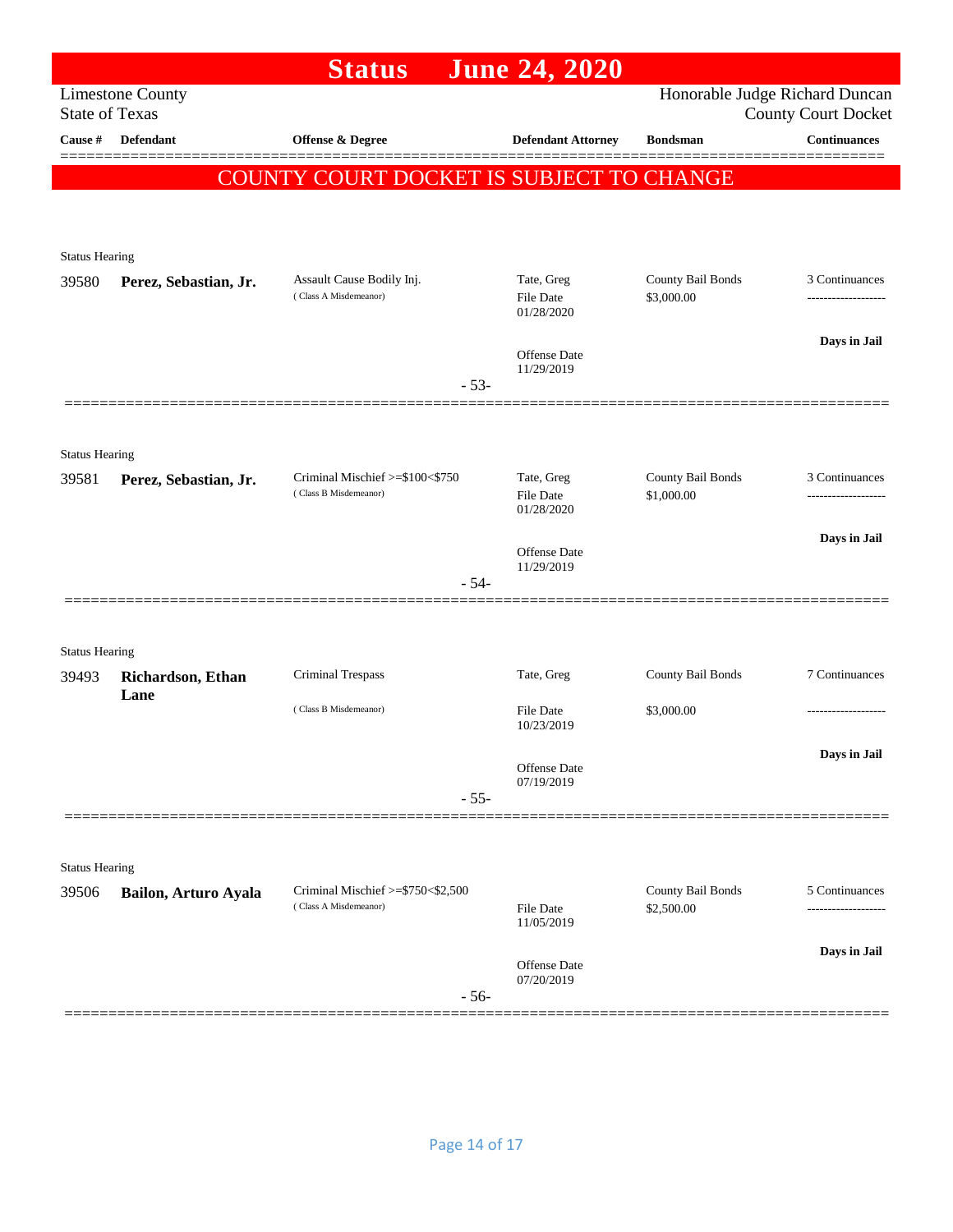|                                |                                          | <b>Status</b>                                     |        | <b>June 24, 2020</b>              |                                |                            |
|--------------------------------|------------------------------------------|---------------------------------------------------|--------|-----------------------------------|--------------------------------|----------------------------|
| <b>State of Texas</b>          | <b>Limestone County</b>                  |                                                   |        |                                   | Honorable Judge Richard Duncan | <b>County Court Docket</b> |
| Cause #                        | <b>Defendant</b>                         | <b>Offense &amp; Degree</b>                       |        | <b>Defendant Attorney</b>         | <b>Bondsman</b>                | <b>Continuances</b>        |
|                                |                                          | COUNTY COURT DOCKET IS SUBJECT TO CHANGE          |        |                                   |                                |                            |
|                                |                                          |                                                   |        |                                   |                                |                            |
|                                |                                          |                                                   |        |                                   |                                |                            |
|                                |                                          |                                                   |        |                                   |                                |                            |
| <b>Status Hearing</b>          |                                          |                                                   |        |                                   |                                |                            |
| 38860                          | <b>Burrell, Marcus</b><br>Lamonaz        | Poss Marij <= 2 Oz Drug Free Zone                 |        |                                   | Cowboy Bail Bonds              | 4 Continuances             |
|                                |                                          | (Class A Misdemeanor)                             |        | File Date<br>03/15/2018           | \$5,000.00                     | ----------------           |
|                                |                                          |                                                   |        |                                   |                                | Days in Jail               |
|                                |                                          |                                                   |        | Offense Date<br>01/13/2018        |                                |                            |
|                                |                                          |                                                   | $-57-$ |                                   |                                |                            |
| <b>Status Hearing</b><br>39515 |                                          | Driving W/Lic Inv W/Prev                          |        |                                   | County Bail Bonds              | 5 Continuances             |
|                                | <b>Esquivel</b> , Juan<br><b>Antonio</b> | Conv/Susp/W/O Fin Res                             |        |                                   |                                |                            |
|                                |                                          | (Class B Misdemeanor)                             |        | File Date<br>11/15/2019           | \$2,000.00                     | -----------------          |
|                                |                                          |                                                   |        | Offense Date                      |                                | Days in Jail               |
|                                |                                          |                                                   | $-58-$ | 10/03/2019                        |                                |                            |
|                                |                                          |                                                   |        |                                   |                                |                            |
|                                |                                          |                                                   |        |                                   |                                |                            |
| <b>Status Hearing</b><br>39222 | Garcia, Jose, Jr.                        | Criminal Trespass In Habitation/Super             |        |                                   | Ace Bail Bonds - Crockett      | 4 Continuances             |
|                                |                                          | Fund Site<br>(Class A Misdemeanor)                |        | File Date                         | \$10,000.00                    | ------------------         |
|                                |                                          |                                                   |        | 01/04/2019                        |                                |                            |
|                                |                                          |                                                   |        | Offense Date<br>06/27/2017        |                                | Days in Jail               |
|                                |                                          |                                                   | $-59-$ |                                   |                                |                            |
|                                |                                          |                                                   |        |                                   |                                |                            |
| <b>Status Hearing</b>          |                                          |                                                   |        |                                   |                                |                            |
| 39564                          | Govan, Howard<br><b>Jermaine</b>         | Driving W/Lic Inv W/Prev<br>Conv/Susp/W/O Fin Res |        |                                   | County Bail Bonds              | 4 Continuances             |
|                                |                                          | (Class B Misdemeanor)                             |        | <b>File Date</b><br>01/14/2020    | \$1,000.00                     | .                          |
|                                |                                          |                                                   |        |                                   |                                | Days in Jail               |
|                                |                                          |                                                   |        | <b>Offense Date</b><br>11/24/2019 |                                |                            |
|                                |                                          |                                                   | $-60-$ |                                   |                                |                            |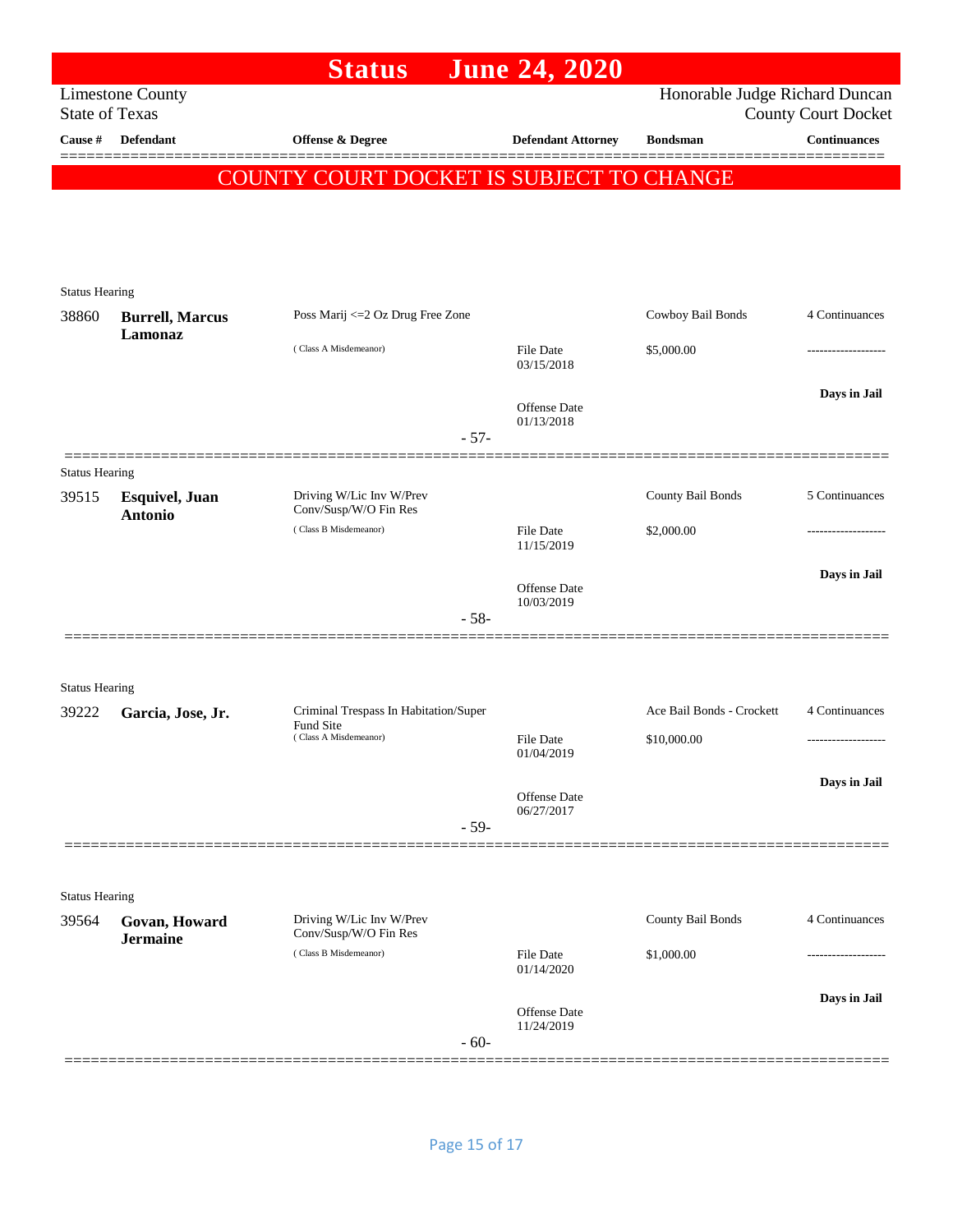|                                |                            | <b>Status</b>                                     |        | <b>June 24, 2020</b>              |                   |                                                              |
|--------------------------------|----------------------------|---------------------------------------------------|--------|-----------------------------------|-------------------|--------------------------------------------------------------|
| <b>State of Texas</b>          | <b>Limestone County</b>    |                                                   |        |                                   |                   | Honorable Judge Richard Duncan<br><b>County Court Docket</b> |
| Cause #                        | Defendant                  | <b>Offense &amp; Degree</b>                       |        | <b>Defendant Attorney</b>         | <b>Bondsman</b>   | <b>Continuances</b>                                          |
|                                |                            | COUNTY COURT DOCKET IS SUBJECT TO CHANGE          |        |                                   |                   |                                                              |
|                                |                            |                                                   |        |                                   |                   |                                                              |
|                                |                            |                                                   |        |                                   |                   |                                                              |
| <b>Status Hearing</b>          |                            |                                                   |        |                                   |                   |                                                              |
| 39553                          | Hayes, Cloressa Jane       | Driving W/Lic Inv W/Prev<br>Conv/Susp/W/O Fin Res |        |                                   | Personal Bond     | 4 Continuances                                               |
|                                |                            | (Class B Misdemeanor)                             |        | <b>File Date</b><br>01/03/2020    | \$2,000.00        | -------------------                                          |
|                                |                            |                                                   |        |                                   |                   | Days in Jail                                                 |
|                                |                            |                                                   |        | <b>Offense Date</b><br>11/17/2019 |                   |                                                              |
|                                |                            |                                                   | $-61-$ |                                   |                   |                                                              |
|                                |                            |                                                   |        |                                   |                   |                                                              |
| Review Hearing                 |                            |                                                   |        |                                   |                   |                                                              |
| 39249                          | <b>Holder, James David</b> | Driving W/Lic Inv W/Prev<br>Conv/Susp/W/O Fin Res |        |                                   | County Bail Bonds | 12 Continuances                                              |
|                                |                            | (Class B Misdemeanor)                             |        | File Date<br>02/13/2019           | \$1,000.00        | ------------------                                           |
|                                |                            |                                                   |        | <b>Offense Date</b>               |                   | Days in Jail                                                 |
|                                |                            |                                                   | $-62-$ | 11/06/2018                        |                   |                                                              |
|                                |                            |                                                   |        |                                   |                   |                                                              |
|                                |                            |                                                   |        |                                   |                   |                                                              |
| <b>Status Hearing</b><br>39588 | Lilley, Tony Keith         | Driving While Intoxicated 2nd                     |        |                                   | County Bail Bonds | 3 Continuances                                               |
|                                |                            | (Class A Misdemeanor)                             |        | File Date<br>02/06/2020           | \$2,000.00        | -------------------                                          |
|                                |                            |                                                   |        |                                   |                   | Days in Jail                                                 |
|                                |                            |                                                   |        | <b>Offense Date</b><br>10/14/2019 |                   |                                                              |
|                                |                            |                                                   | $-63-$ |                                   |                   |                                                              |
|                                |                            |                                                   |        |                                   |                   |                                                              |
| Arraignment                    |                            |                                                   |        |                                   |                   |                                                              |
| 39399                          | <b>Rash, Dewey Harmon</b>  | Driving W/Lic Inv W/Prev<br>Conv/Susp/W/O Fin Res |        |                                   | Personal Bond     | 4 Continuances                                               |
|                                |                            | (Class B Misdemeanor)                             |        | <b>File Date</b><br>06/25/2019    | \$2,000.00        |                                                              |
|                                |                            |                                                   |        |                                   |                   | Days in Jail                                                 |
|                                |                            |                                                   |        | Offense Date<br>04/10/2019        |                   |                                                              |
|                                |                            |                                                   | $-64-$ |                                   |                   |                                                              |